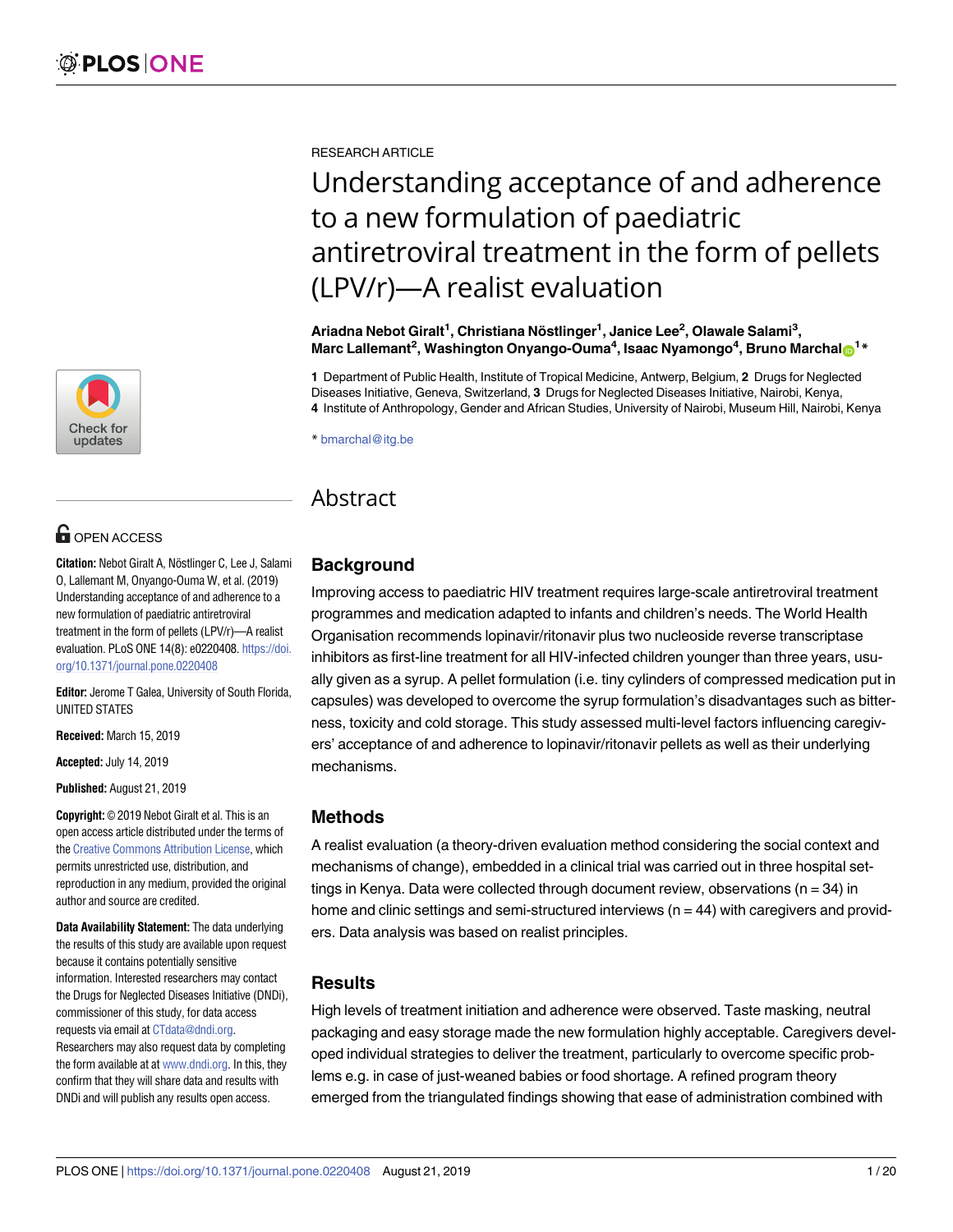<span id="page-1-0"></span>**Funding:** DNDi obtained funding from UNITAID [\(https://unitaid.org](https://unitaid.org)) to commission this study. ANG, CN, BM, IN and WO-O obtained a research contract from DNDi to carry out the study. The sponsors were not involved in any aspect of this study and did not influence at any point the decision to publish the results.

**Competing interests:** The authors have declared that no competing interests exist.

increased self-efficacy and competences of the caregivers, and effective provider support contributed to high levels of adherence.

#### **Conclusions**

Formulating combined antiretroviral treatment in the form of pellets is clearly a more acceptable solution for infants and children and their caregivers compared to the syrup. Further research in non-trial settings may shed light on factors related to providers, services and the health system that contribute to better adherence of such formulations.

## **Introduction**

Much progress has been made in the field of paediatric antiretroviral therapy (ART), but major treatment gaps persist. In 2017, only 52% of children under 15 years of age living with HIV were on antiretroviral treatment [\[1\]](#page-17-0). Only half of the HIV positive infants were diagnosed and this hampers immediate initiation of ART as recommended by the World Health Organization (WHO) [\[2,3,4\]](#page-17-0).

The large-scale introduction of Highly Active Antiretroviral Therapy (HAART) in the 1990s significantly reduced AIDS-related mortality [\[5\]](#page-17-0). Optimal adherence is the most important determinant of effective ART, and at the same time one of the major challenges for paediatric HIV care and treatment programmes [\[6\]](#page-17-0). WHO suggested that rates of adherence should exceed 95% to continuously control HIV replication and maximize the potential benefits of ART [[2\]](#page-17-0). The use of lopinavir/ritonavir (LPV/r)plus two NRTIs has been recommended by WHO in 2013 for first-line treatment for all children infected with HIV younger than three years of age [[7](#page-17-0)]. However, administering LPV/r to infants and young children is difficult: While LPV/r syrup can be given to children with difficulties to swallow tablets [[8\]](#page-17-0), it has a very bitter taste and contains high concentrations of alcohol and solvent. It must be stored in a refrigerator or below 25˚C.

New formulations of LPV/r have been developed in response. Cipla Ltd., an Indian pharmaceutical company, has improved this formulation, assembling LPV/r in the form of mini tablets or pellets, of which 43 are put in a capsule that can be opened to administer the pellets with breast milk, formula, other liquids or small amounts of solid food. Because this formulation tastes better and is easy to store and transport, it has been found more acceptable [\[9](#page-17-0)]. The LPV/r pellet formulation received tentative approval by the United States Food and Drug Administration (FDA) in 2015.

Drugs for Neglected Diseases initiative (DNDi) conducted a study to assess safety and effec-tiveness of this formulation in 12 clinical trial sites in Kenya, Uganda and Tanzania [[10](#page-17-0)]. The objective of the LIVING study (registration number NCT02346487) was to evaluate the effectiveness of LPV/r pellets in addition to nucleoside reverse transcriptase inhibitors (NRTIs), i.e. ABC/3TC (abacavir/lamivudine) or AZT/3TC (zidovudine/lamivudine) dispersible tablets under routine treatment conditions in HIV-infected infants and young children who cannot swallow tablets. Acceptability of the pellets and their ease of use for caregivers and health care workers were included as secondary endpoints. As it is the first time that such formulation will be made available in ART programmes in sub-Saharan Africa and in order to inform the scaling up, DNDi commissioned a realist evaluation to provide more insights into the underlying mechanisms leading to acceptance and adherence. This study—the RE-LIVING study [\[11\]](#page-17-0) was conducted in 3 sites in Kenya, with the aim to specifically explore caregivers' acceptance of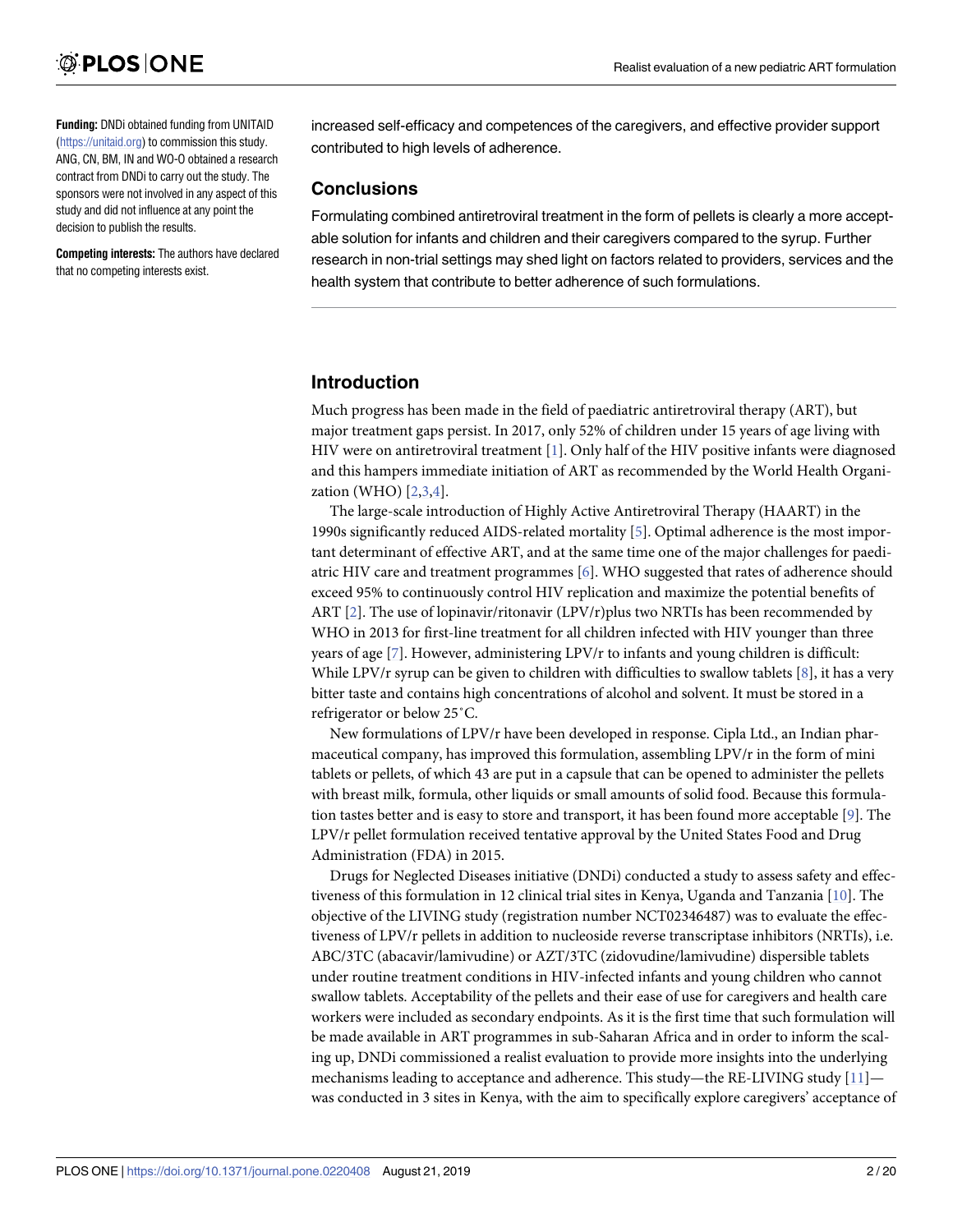<span id="page-2-0"></span>and adherence to the new formulation, and how this may be related to the new formulation's acceptability, i.e. the pellets' product characteristics. We present the results in this paper.

## **Methods**

Given the exploratory nature of the study, we adopted the realist evaluation (RE) approach [\[12\]](#page-17-0). RE belongs to the school of theory-driven inquiry, and argues that evaluation research needs to answer the questions 'what works in which conditions for whom', rather than merely 'does it work?' to produce useful results for decision makers. RE considers that interventions work (or do not) because actors may or may not take up what is provided by the intervention. The interaction between 'intervention' (here referring to LPV/r pellets delivery and health care provider support to administer them correctly and consistently within the LIVING trial) and 'actors' in specific 'contexts' triggers 'mechanisms' that cause 'outcomes' to occur. A realist evaluation thus seeks to identify the configuration of factors related to the formulation, the illness, the caregivers, and the setting that explain how this formulation may be more acceptable (or not). In other words, it opens the black box between the intervention (in casu the pellet formulation) on one hand, and the outcomes (acceptability and adherence) on the other. In RE, the analysis explicitly builds upon existing knowledge and evidence. Indeed, a realist evaluation starts from a hypothesis which is called the initial programme theory. A programme theory can be defined as the (hypothetical) understanding of how a programme or intervention is expected to lead to its intended effects, for whom, in which conditions and how. It can be constructed on the basis of literature reviews, exploratory research and project document reviews. The IPT is in fact a hypothesis that is tested through empirical research. The end result of a RE is a refined programme theory which may inform further trials elsewhere with similar or other pellet formulations. A detailed presentation of the RE approach can be found in the published study protocol [\[11\]](#page-17-0). Fig 1 presents the realist research cycle, along which we structured our study.



<https://doi.org/10.1371/journal.pone.0220408.g001>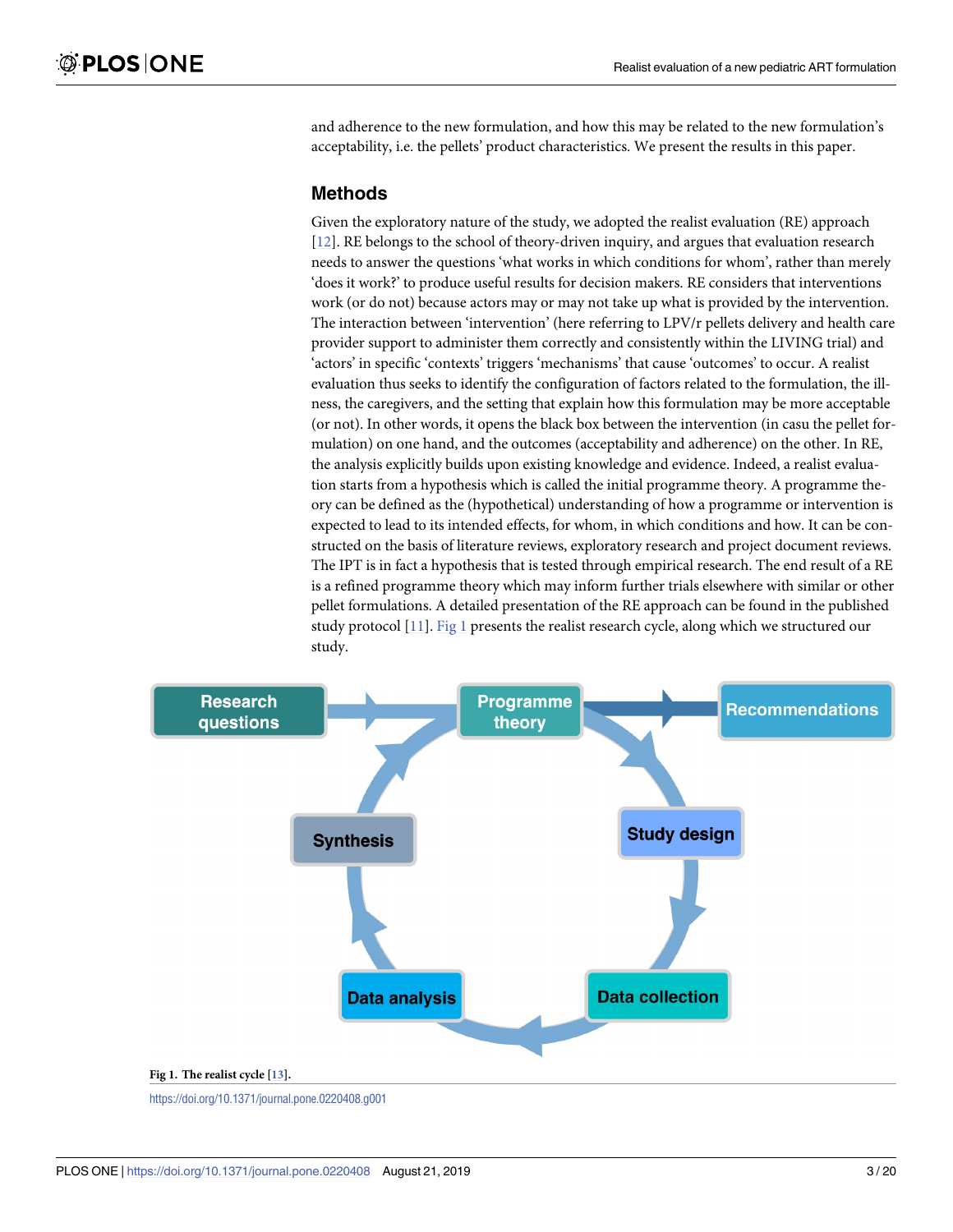## <span id="page-3-0"></span>**Eliciting the initial programme theory**

As required by the RE approach, we started with eliciting the initial programme theory. To do so, we first carried out a review of the documents and protocols of the LIVING study. Through discussions with DNDi staff working on the LIVING study at the headquarters in Geneva and in Kenya, we obtained more insights into their assumptions regarding the causal processes underlying the new formulation's potential effects. Finally, we carried out a narrative literature review on paediatric ART adherence, focusing first on reports and papers of clinical trials of the new formulation. In a second step, we reviewed behavioural science theories on adherence and acceptability [[11](#page-17-0)].

Combining the insights gained from these approaches, we drafted the initial programme theory (Fig 2). In a nutshell, it stipulates that the individual pathway from intervention uptake to long-term adherence may initially be influenced by the pellet formulation's acceptability, which in turn is affected by child-related (e.g. age, gender, ability to swallow)  $[14-16]$  and treatment-related factors (taste, storage) [[16–17\]](#page-17-0). Since children are dependent of their caregivers to initiate treatment, caregiver-related factors come into play.

One of the empirically best validated individual-level theories designed to explain HIV prevention behaviour, i.e. the Information-Motivation-Behavioural skills model (IMB) [[18](#page-18-0)], has been widely adopted to explain adherence behaviour. Therefore, our initial programme theory integrated the IMB model, stipulating that correct knowledge about the pellets, motivation to use them, and the necessary skills to administer them correctly may explain initiation. Self-efficacy is a central mechanism in the IMB model, i.e. the belief to be able to perform the specific



**Fig 2. The initial programme theory.**

<https://doi.org/10.1371/journal.pone.0220408.g002>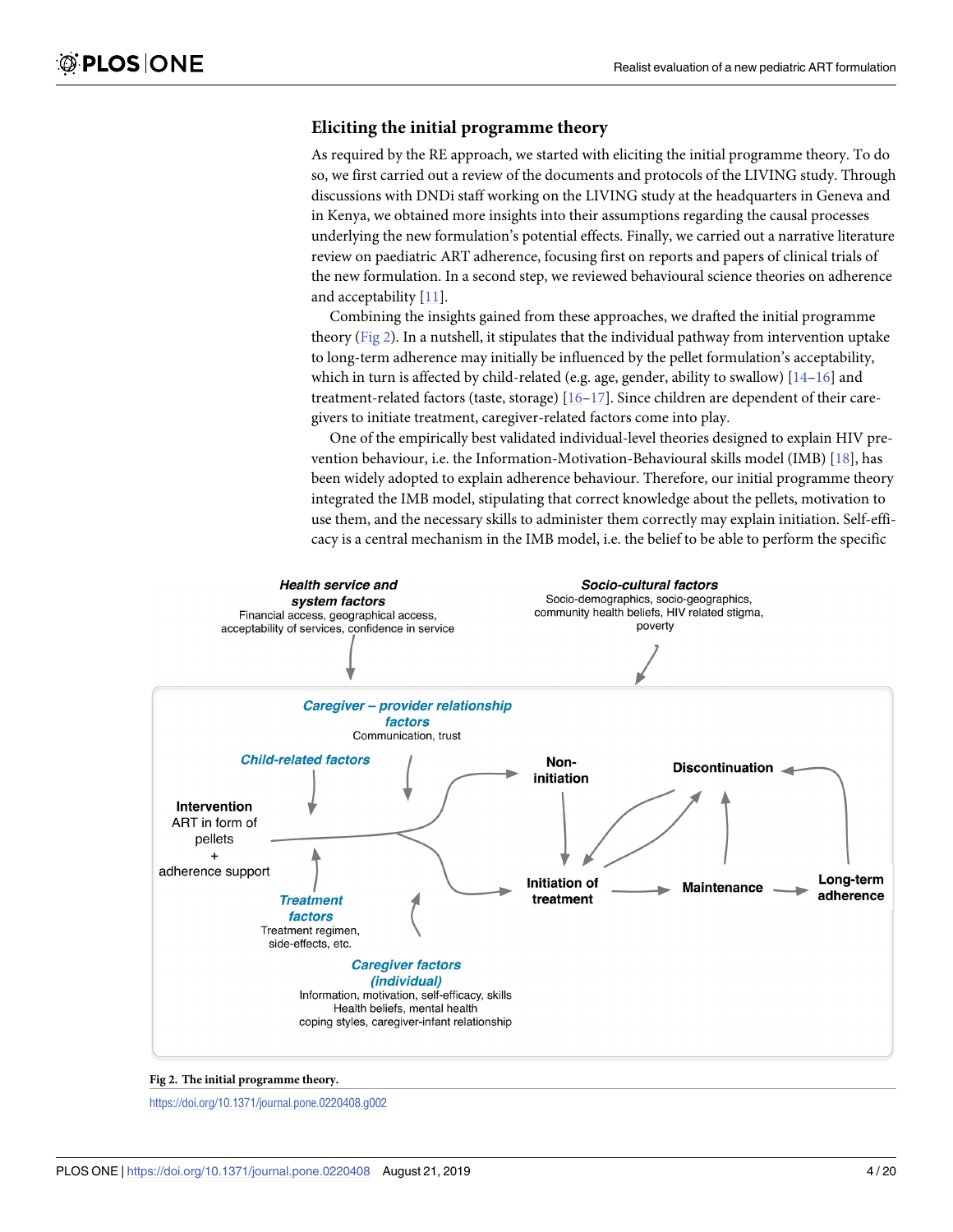<span id="page-4-0"></span>behaviour, which is related to skills building and influences outcome behaviour. Health service- and systems factors (such as access and communication with service providers) may have an impact on all of the above-mentioned determinants through increasing knowledge and motivation and contributing to building the necessary skills. Likewise, similar factors at the caregiver-level may further determine if initial uptake will be maintained over time. However, from an ecological perspective, health-care provider factors (patient-provider communication) [\[6](#page-17-0), [19](#page-18-0)], health service-related factors such as management style and organisational culture at the clinic [\[20–21](#page-18-0)], as well as community-related factors, including community health beliefs and HIV-related stigma [\[22\]](#page-18-0) may additionally enhance or hinder the process from maintenance to long-term adherence. More details on how the initial programme theory was developed can be found in the published protocol [[11](#page-17-0)].

#### **Study design and settings**

We adopted the multiple embedded case study design [\[23\]](#page-18-0). We defined the case as the caregiver-infant couple or the extended family setting where paediatric HIV care takes place. We invited for participation caregiver-infant couples who were enrolled in the LIVING study taking the new pellet formulation. We purposively selected information-rich cases [[24](#page-18-0)], based on criteria of age and socio-demographic background to achieve a maximum variation sampling. We sampled in the following three facilities to provide for potential contrasts and comparison, aiming at including 15 caregivers and five providers in each hospital.

- The Family AIDS Care and Education Services (FACES) project in Kisumu operates in the Lumumba Health Centre in Kisumu, serving an urban and peri-urban population.
- The HIV treatment programme of Kenyatta National Hospital (KNH) is one of the largest in the country. Most children attending the paediatric HIV clinic come from informal settlements in and around Nairobi.
- The Gertrude's Children's hospital in Nairobi runs a paediatric HIV treatment service free of charge. Over 60% of the children cared for come from informal settlements.

#### **Data collection methods, tools and procedures**

We started with a document review and a narrative literature review. We adopted qualitative data collection techniques, i.e. semi-structured interviews (SSI) and participant observations (PO).

**Document review.** Documents related to the LIVING study were collected and analysed, including the intervention guidelines and implementation reports. This allowed to describe the intervention and its actual implementation in the three facilities, and contributed to formulating the initial programme theory. Final results of the LIVING study were not yet available at this stage of the research.

**Semi-structured interviews.** We carried out semi-structured interviews with caregivers of HIV positive infants and with health care providers in either English or Kiswahili, based on participants' preferences. Interviews were conducted by trained social scientists using a predeveloped and pilot-tested topic guide in a flexible manner [[25](#page-18-0)].

The topic guide for caregiver interviews consisted of eight topics, related questions and probes, in line with the initial programme theory. It aimed at capturing their personal background, children's HIV status and experiences with paediatric ART, caregivers' own HIV and health status, experiences with administering the pellets, beliefs related to the importance of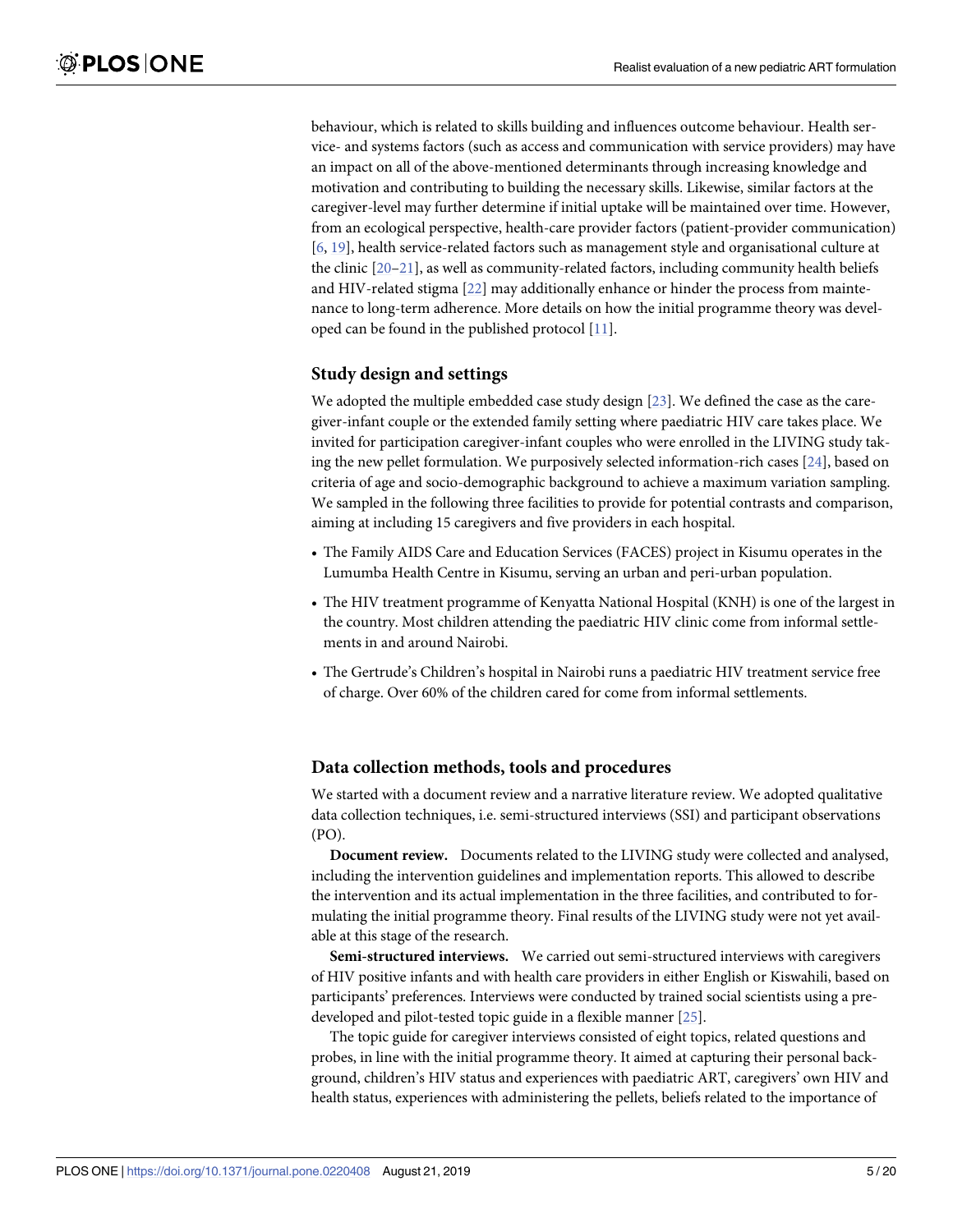|                            |            | <b>Kenyatta National Hospital (KNH)</b> | Gertrude's children hospital (GCH) | Kisumu Faces clinic (FACES) | <b>Total</b> |
|----------------------------|------------|-----------------------------------------|------------------------------------|-----------------------------|--------------|
| Semi-structured interviews | Providers  |                                         |                                    |                             | 12           |
|                            | Caregivers | 13                                      | 15                                 | 13                          | 41           |
| Clinic Observations        |            |                                         |                                    |                             |              |
| Home Observations          |            |                                         | 10                                 |                             |              |
| Total                      |            | 24                                      | 38                                 | 25                          | 87           |

#### **Table 1. Overview of interviews and observations per site.**

<https://doi.org/10.1371/journal.pone.0220408.t001>

adherence and motivations to adhere, detailed information on treatment initiation, continuation and potential discontinuation, specific barriers and facilitators to adherence including adherence support received, and caregivers' future aspirations for their children and themselves.

The interview topic guide for health care providers focused on exploring their personal opinions, beliefs and perceptions of the acceptability of the pellets, the adherence support given, perceived provider-patient relationships and communication.

Candidate interviewees were personally invited to participate in this study by the LIVING study nurses. If interested, they received a participant information sheet explaining the study objectives and procedures, and the informed consent (IC) form was explained. The IC included approval to record the interview. Interviews were conducted in English or Kiswahili according to interviewees' preference and the interviews were recorded upon agreement of the respondent. We interviewed a total of 41 caregivers and 12 providers (Table 1) between 01–09/ 2017, which was sufficient to achieve data saturation.

**Participants characteristics.** Table 2 presents some key characteristics of infants and children included in the study. The majority of the children were aged between two and four years, and in most cases the mother was the primary caregiver.

|                                     |                           | Total          |
|-------------------------------------|---------------------------|----------------|
| Infants                             | Male                      | 20             |
|                                     | Female                    | 21             |
| Age                                 | Less than 1yr             | $\mathbf{0}$   |
|                                     | 1 yr                      | 8              |
|                                     | 2 <sub>yr</sub>           | 14             |
|                                     | 3 yr                      | 8              |
|                                     | 4 yr                      | $\overline{7}$ |
|                                     | 5 yr                      | 3              |
|                                     | $>$ 5 yr                  | 1              |
| Orphan                              | Single (father had died)  | 5              |
|                                     | Double                    | $\Omega$       |
| Primary caregiver                   | Mother                    | 37             |
|                                     | Father                    | 1              |
|                                     | Grandmother               | $\overline{3}$ |
| Primary caregivers' education level | Lower than Primary school | 3              |
|                                     | Primary school            | 13             |
|                                     | Secondary school          | 10             |
|                                     | Higher education          | $\overline{4}$ |
|                                     | College/university        | 10             |
|                                     | Other                     | 1              |

#### **Table 2. Demographic characteristics.**

<https://doi.org/10.1371/journal.pone.0220408.t002>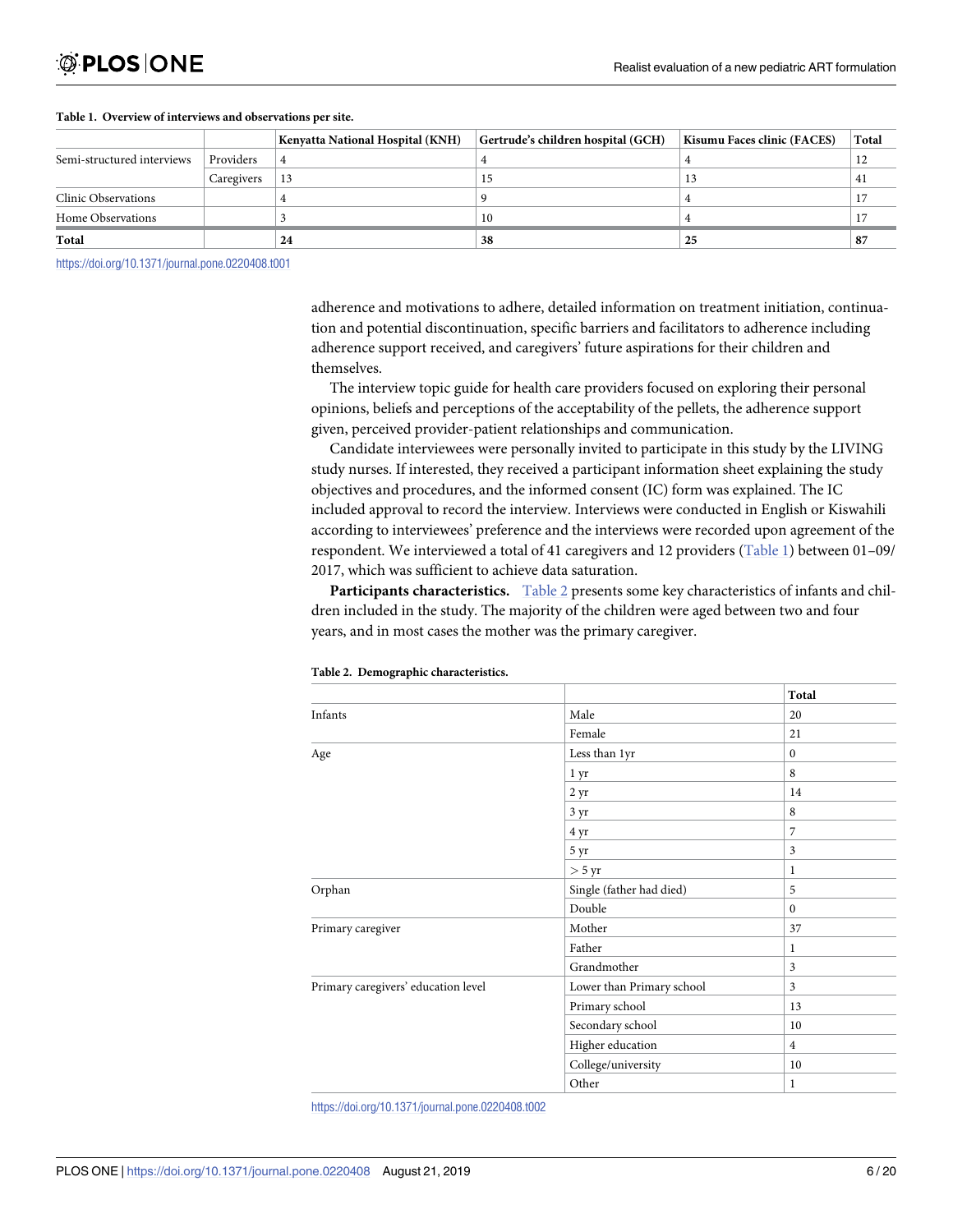<span id="page-6-0"></span>**Participant observation.** We conducted participant observations (PO) at the clinics and in study participants' home environments. We used PO as an overt, complementary method to validate participants' reporting of what they belief and do [[26](#page-18-0)]. At the clinic setting, observations focused on the interaction and communication between providers and study participants. In the home environments, we mainly observed how study participants gave the pellets to their children, the caregiver-infant interaction, the interaction with family members and significant stressors present in the home environment and available support mechanisms. Home observations provided an impression of participants' current living situation. POs were conducted systematically using pre-defined checklists and were followed by informal unstructured interviews. The voluntary nature of accepting the home visits was emphasised to all study participants.

#### **Data analysis**

All recorded interviews were transcribed verbatim and translated. Transcripts were checked for accuracy at random and adapted, if necessary. All transcripts, related memos and PO field notes were entered in NVIVO 11 for analysis. For practical reasons (time, frequency of clinic visits, distance of homes from the hospital), it was not possible to provide the transcripts nor the results to the respondents for feedback.

The analysis consisted of two stages. After familiarisation with the data, we first coded the data based on the key elements of the initial programme theory. This resulted in an initial data-driven code-book. During a data analysis workshop with all involved researchers, we refined the code-book based on joint readings of several transcripts. Subsequently, all transcripts were coded, and categories and themes were refined iteratively in the process.

In the second stage of the data analysis process, we applied the retroduction approach, whereby the analysis aimed at explaining the observed outcomes according to the RE approach. In practice, the steps we followed were describing the significant outcomes and the actual intervention, retroduction to possible causal mechanisms, elimination of alternatives and identification of the generative mechanism(s). The Intervention-Context-Actor-Mechanism-Outcome configuration (ICAMO) was used as a heuristic to explore for patterns underlying acceptance and adherence [[27](#page-18-0)]. There is still a lot of debate about what a mechanism is. We considered mechanisms as the causal pathways that explain how the intervention leads to an observed outcome in a particular context. More specifically, we followed Pawson and Tilley's definition: an intervention triggers a mechanism that can be understood as actors' choices in the sense of reasoning in response to the resources provided by the intervention. The ICAMO configuration builds upon the classic CMO configuration coined by Pawson and Tilley. By adding the 'A' for actors and the 'I' for intervention, the analyst is stimulated to analyse the data in order to explain how the observed outcomes are caused by a mechanism which is triggered by the intervention for specific actors in a specific context. For example, we matched the data categorised under 'new formulation' (intervention), 'acceptance' (outcome) with 'caregiver factors' (actor), 'patient support' (mechanism), and the Kenyatta Hospital setting (proximal context). During this process, new interpretations emerged in subsequent rounds of coding, leading to a refined analysis. The NVIVO database was made accessible to all researchers to contribute to this step. All data were anonymised and no personal identifying information was kept in these records.

We adopted several practices during the research process to maintain rigour and ensure trustworthiness of the analysis. Indeed, all along the process, the RAMESES II reporting standards for realist evaluations [[28](#page-18-0)] were followed and as well as the COREQ checklist [S1 [Checklist\]](#page-16-0). First, the use of theory, and specifically the initial programme theory,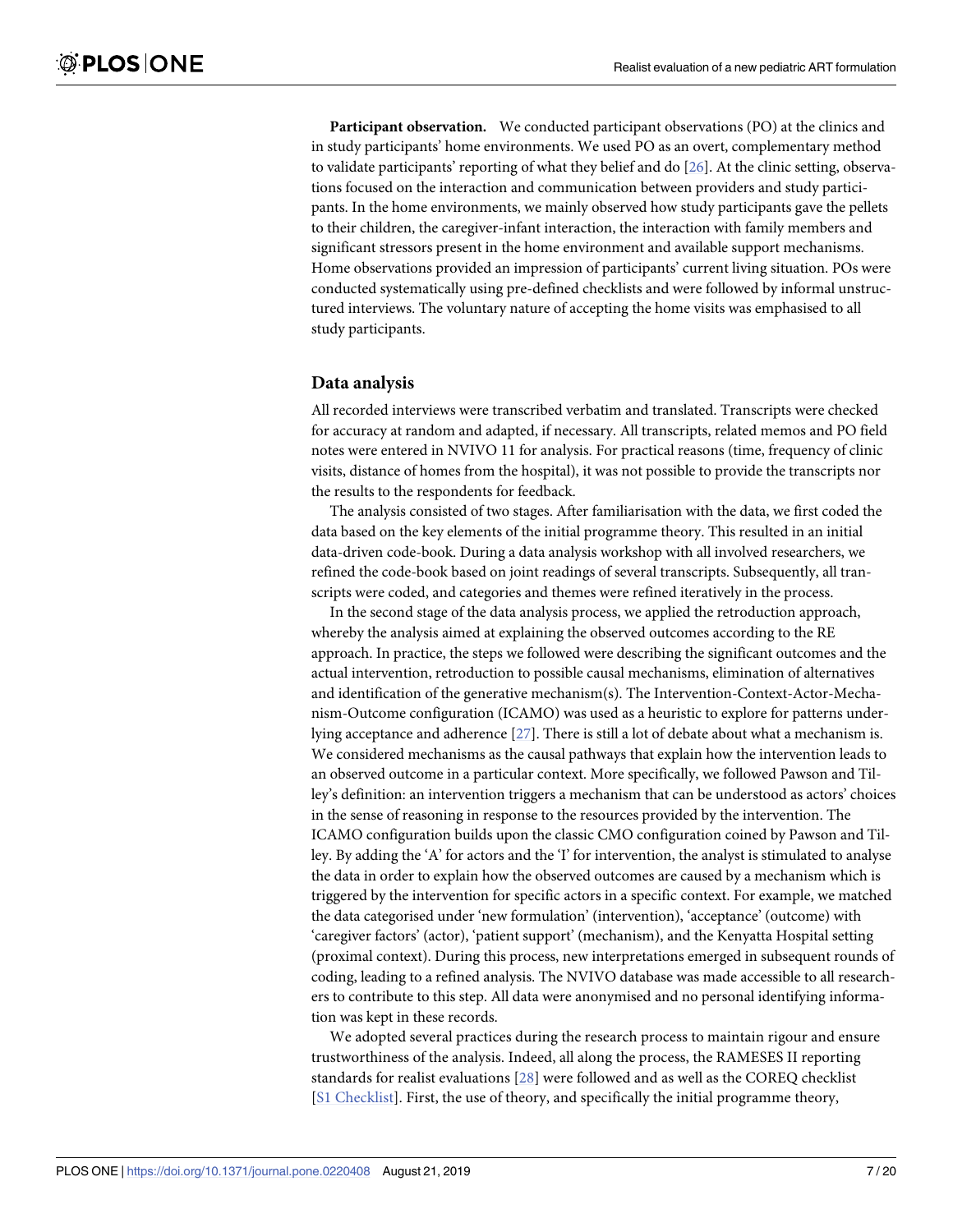anchored the study in the existing body of knowledge. Purposive case selection ensured that the IPT could actually be tested. We attempted to sample as many caregivers as possible and to have respondents from different categories of patients. We organised a data analysis workshop in Nairobi with the research team to compare our approach to coding and to set up the initial coding tree. Triangulation was applied in a number of ways. Data from different sources (interviews, observations, document reviews) were triangulated during the analysis. We compared the patterns we found in terms of ICAMO configurations across all sites. Finally, the workshop and skype meetings with the research team allowed us to triangulate between the different research perspectives. Indeed, the multi-disciplinary nature of the research team, comprising 2 anthropologists, 2 pharmacists, 1 psychologist, 1 public health specialist/medical doctor, and 2 epidemiologists allowed for rich exchange during the analysis.

#### **Ethical considerations**

The RE-LIVING study was approved by The Institutional Review Board of ITM (Ref. IRB/ AB/Ac/061), the Ethical Committee of the University Hospital Antwerp (UZA) (Ref. B300201628563), the Kenyatta National Hospital University of Nairobi Ethics & Research Committee (Ref. KNH-ERC/A/293), the Ethical Review Board of Gertrude's Children Hospital (Ref. GCH/ERB/VOLMMXVII/113), and the KEMRI/Scientific and Ethics Review unit (Ref. KEMRI/RES/7/3/1).

The study was carried out according to the principles stated in the Declaration of Helsinki, all related applicable regulations and according to established international scientific standards. All members of the research team were aware of the potential sensitivity of adherence, particularly among members of poor and vulnerable communities. Therefore, voluntary study participation and confidentiality in data collection and data handling were strongly emphasised when informing study participants. Study participants received no remuneration for their participation, but received 500 Kenyan Shilling per LIVING study visit to cover for transport costs.

## **Results**

#### **The intervention**

All procedures were highly standardised, because the introduction of the new treatment took place in the context of a trial. The intervention consisted of provision of anti-retroviral treatment in the form of LPV/r pellets used in combination with NRTI in dispersible tablets, combined with clinical history taking, clinical examination and taking a blood sample for laboratory tests. Extensive information on the LPV/r pellets was provided using visuals. Our observations and interviews showed that the trial staff followed the trial guidelines closely at all the three sites.

**Administration of the new formulation.** The trial staff recommended caregivers to administer the pellets mixed with porridge, yoghurt, milk or water. Providers informed caregivers that the pellets required a number of steps for correct administration:

The pellets are a little bit more complex [to administer], because you have to get the capsules and you have to open them; you have to prepare the food, you have to make sure the child takes in all the pellets. You have to give it yourself, especially for the younger children. You have to open their mouth and check whether they have swallowed all the pellets. So, the pellets need more supervision from the caregiver. It needs more attention compared to the syrup.

(IDI Nurse Counsellor GCHM)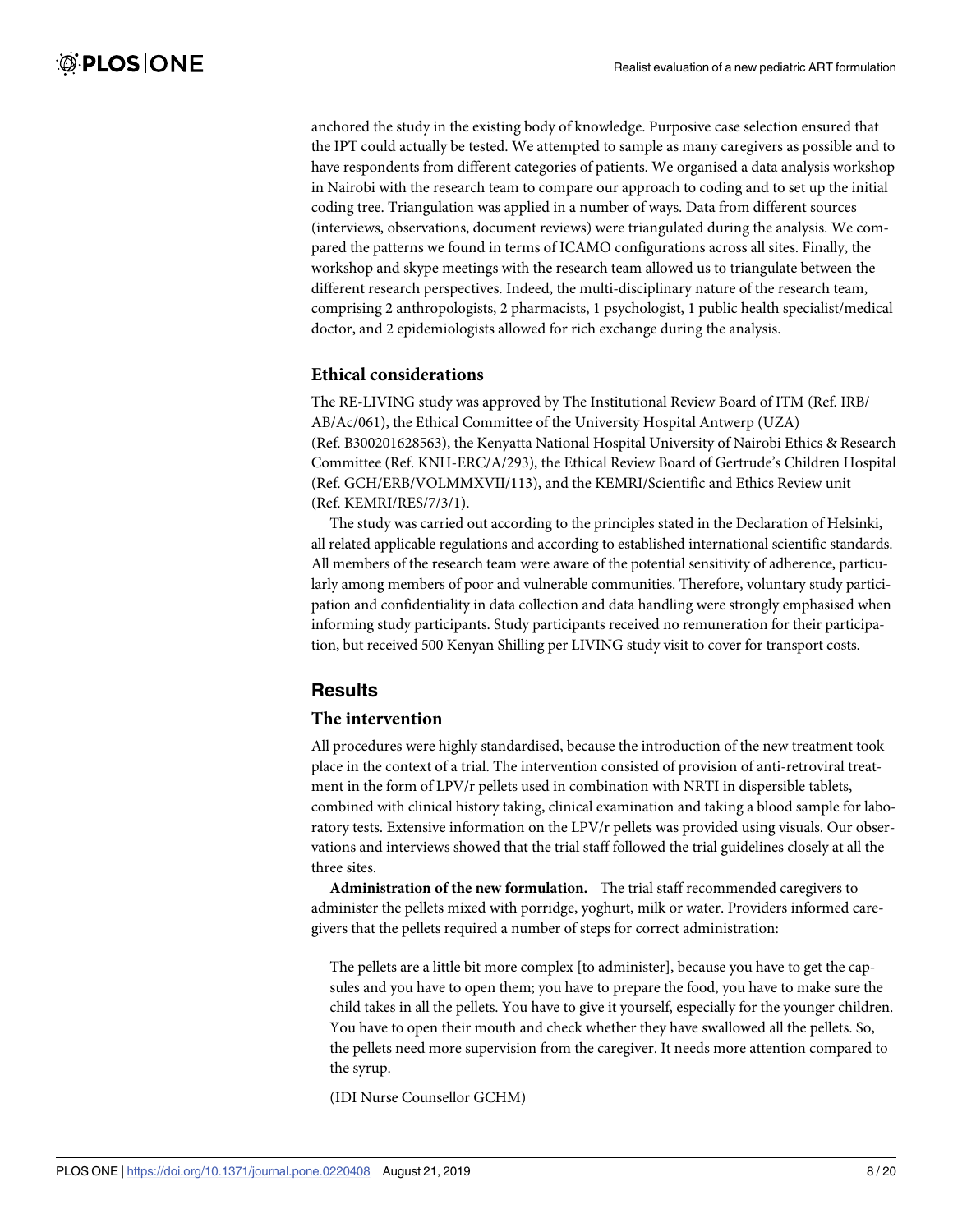Opening the capsules to release the pellets for mixing with food or fluid may create some handling problems. In practice, most respondents found it easy, and some respondents mentioned that their (older) children did it themselves.

Another thing with the pellets is that it is easy to work with, because the child knows how to use it. She just takes the capsule, opens it and she takes the pellets with the yoghurt.

(IDI Caregiver KNH)

Most caregivers found a way to effectively administer the pellets shortly after initiation of the new treatment. They figured out what worked best for them by trial and error, especially for younger infants who experienced difficulties to swallow big amounts of food or fluid.

So, I put some porridge in the spoon. I have a small bottle cap where I put the opened capsules. After I have poured all the pellets in the bottle cap, I place porridge in a spoon, then add the pellets on the porridge, and then I give it to him. You know he cannot swallow everything at once, so the few ones that remain in the mouth, that is when I ask him "Have you swallowed everything?". If he says no, I give him more porridge to make sure he swallows.

(IDI Caregiver GCHM)

This ease of administration was confirmed by the POs at home: children generally did not protest and swallowed the drugs without problem.

Despite standardised information provided, some caregivers initially administered the drugs incorrectly, but eventually discovered the correct way.

(From Clinic observation notes)

I found out (the pellets) were very bitter if you crush it. So, it is better (. . .) to open the capsule, put some yoghurt first, then the pellets, then cover with some more yoghurt, then let her swallow it without crushing.

(IDI Caregiver KNH)

Respondents indicated that tailored support by health care providers played an important role in finding effective ways to administer the pellets.

I first gave the capsule with soda (soft drink), but he would spill the pellets. So, I started giving him with porridge. He first took it until he discovered something was in it, so he started refusing to take porridge. I then called the doctors to inform them that the child had refused to take mediation and they told me to continue trying: 'He will eventually get used to it'. I tried, but he would vomit after taking it. So, I decided to dissolve the pellets in water, which he takes with ease.

(IDI Caregiver FACES KSM)

Our interviews with caregivers and the home observations showed that about half of the respondents mixed the pellets with yoghurt or porridge. The other caregivers used tea or water to disperse the pellets, or mixed the pellets with co-trimoxazole syrup. Both the interview and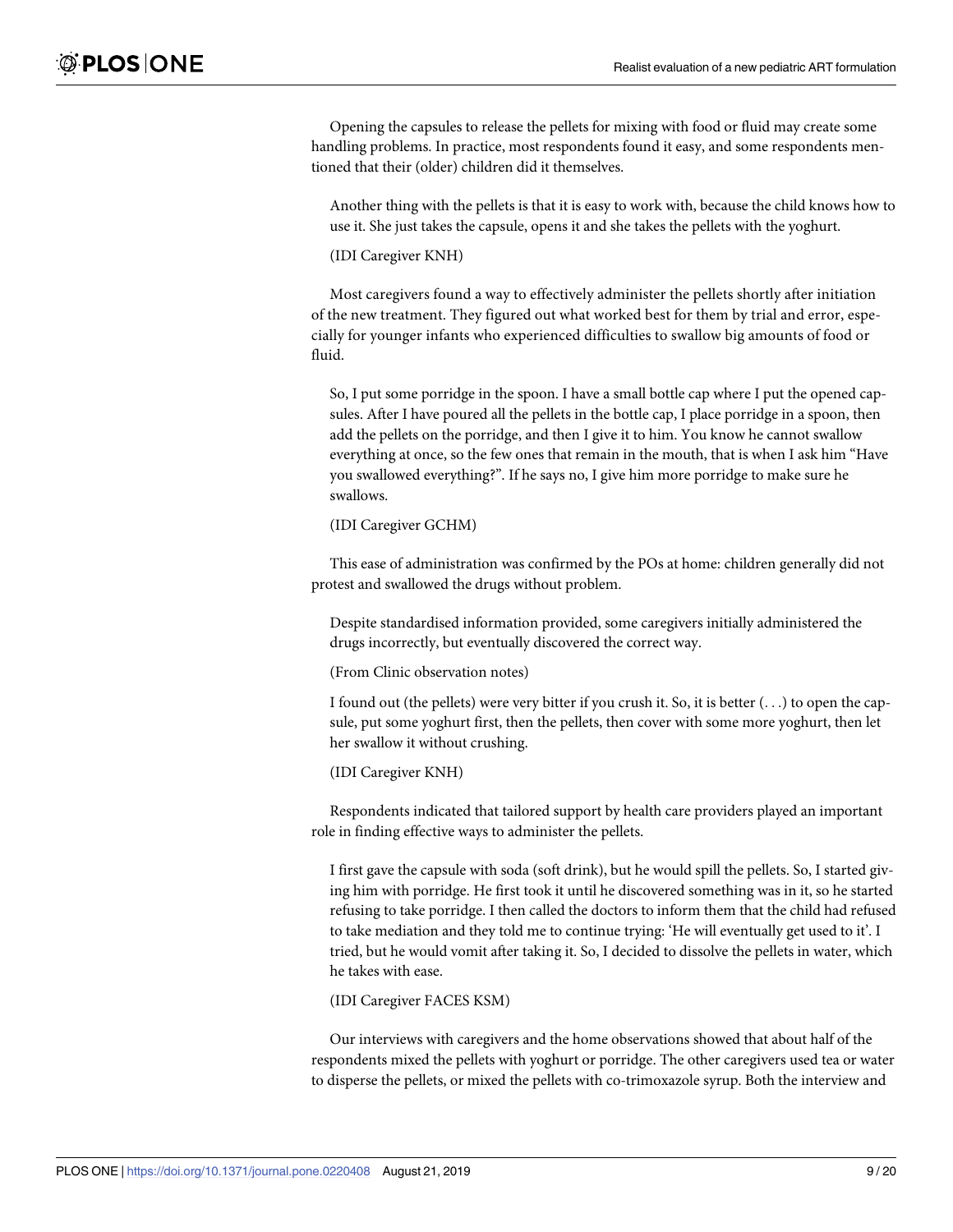home observation data showed that especially poor caregivers found it important that the pellets could be administered with tea or water, since solid food was often considered expensive and not always available.

#### **Acceptance of the new formulation**

Acceptance was high among both caregivers and health providers. Most caregivers found that the new formulation was easier to administer and to store compared to liquid formulation. This was confirmed by our POs performed at home.

Ok, my child was on the *Kaletra* syrup, and it was not easy at all to give her that medicine. Even her viral load was always detectable.

(IDI Caregiver GCHM)

Most of the providers were convinced that the new formulation was far better than the LPV/r syrup. Providers reported from their contacts with patients that storing and administering the LPV/r pellets was much easier compared to the LPV/r syrup. They also believed that the easy administration of the drugs to the children increased caregivers' motivation to continue.

The fact that the child is getting the treatment without vomiting and spilling, and then the health progresses, that is what motivates them.

(IDI Nurse counsellor KNH)

We found some divergent opinions related to the taste of the pellets. While providers emphasised the virtual absence of bitterness, quite some caregivers mentioned that it was important to immediately give the pellets mixed with food or beverage to the child to avoid the development of a bitter taste. Most of them had found this out after having experimented a little while with the drug, which helped them to establish their own routine:

At first, I did not know how I will give him the drugs, because here, I was told to use water and in fact, it was hard for me to administer. I tried using water to administer the drug for one week and I saw that the pellets ended up remaining behind, and he [the child] cried. I tasted one and I found that the drug is really bitter. So, for yoghurt, when you dissolve it in it, he just swallows it and he does not feel anything at all. Even when you put it in porridge, it is okay.

(IDI Caregiver GCHM)

#### **Mechanisms underlying initiation and acceptance**

We identified several mechanisms underlying the decision to switch to the new treatment and maintain it. They can be categorised in (1) caregivers' own beliefs and (2) mechanisms triggered by the trial setting. The former included competence and autonomy, future aspirations related to children's health, self-experience and perceived HIV-related stigma.

**Competence and autonomy.** Most respondents previously have had negative experiences with the syrup and readily saw the advantages of the pellets when staff explained how they can be stored and administered.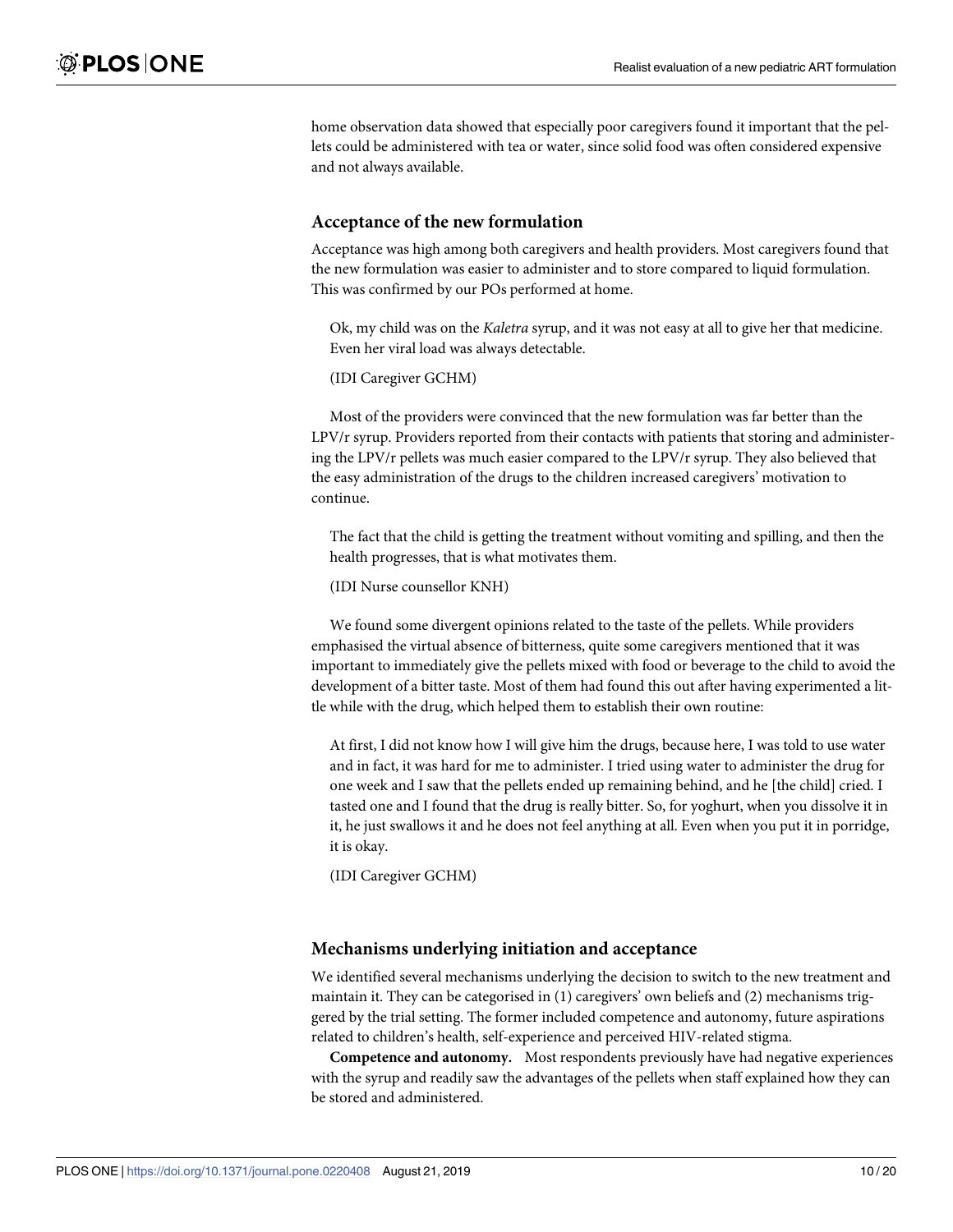I like it because it is easy, no need to store it in a fridge or so. Again, when you place the medicines in his mouth, he will swallow. It is not like the syrup which he used to spit out, so it is good.

(IDI 012 Caregiver GCHM)

According to my experience, having used it for a while now, the new medication is good. I do not experience any stress with handling it, also it does not have any side effects on the child.

(IDI 01 Caregiver KNH)

**Future aspirations related to children's health.** Some respondents felt that starting the new formulation was necessary for their child to survive. They expressed a sense of obligation linked to future aspirations and hope for the child's healthy development.

I want my child to have good health and I would love to see him grow up.

(IDI Caregiver KNH)

I said to myself that I did not have an alternative. I would therefore have to give her medication.

(IDI Caregiver FACES KSM)

**Self-experience.** Some respondents living with HIV who had already experienced the positive effects of antiretroviral treatment for themselves immediately understood the advantages of the new formula and quickly developed a routine for administering the drugs:

I witnessed my own parent die of HIV. My mum used to use the very first drugs that were given to people with HIV. But my mum died and my older sister also died of the virus and she was looking very bad. Just because they did not strictly adhere to the rules of taking the medication well. (. . .) So, I realised that if you adhere to this medication and ensure that you follow the rules and regulations for taking this medication, you will be ok.

(IDI Caregiver KNH)

**Perceived HIV-related stigma.** Perceived HIV-related stigma emerged from our data as an important contextual factor influencing decisions and behaviours of caregivers in relation to treatment initiation. It subsequently also influenced how caregivers administered the LPV/r pellets. During a home visit, for instance, it was observed how a caregiver hid in another room to administer the medication to her child, because she had a relative visiting.

Caregivers who had not disclosed their HIV status to anybody else than health care providers reported higher levels of HIV-related stigma than those who access to social support related to giving the medication. In particular, single women living in precarious conditions talked about enacted stigma in their personal environment (e.g. neighbours, relatives). They lacked social support networks to overcome the fear and the consequences of stigmatisation.

I have no one. Because, even my brothers whom I told of my status as being HIV positive, they only loved me for about a month with my child. After that they rejected me completely.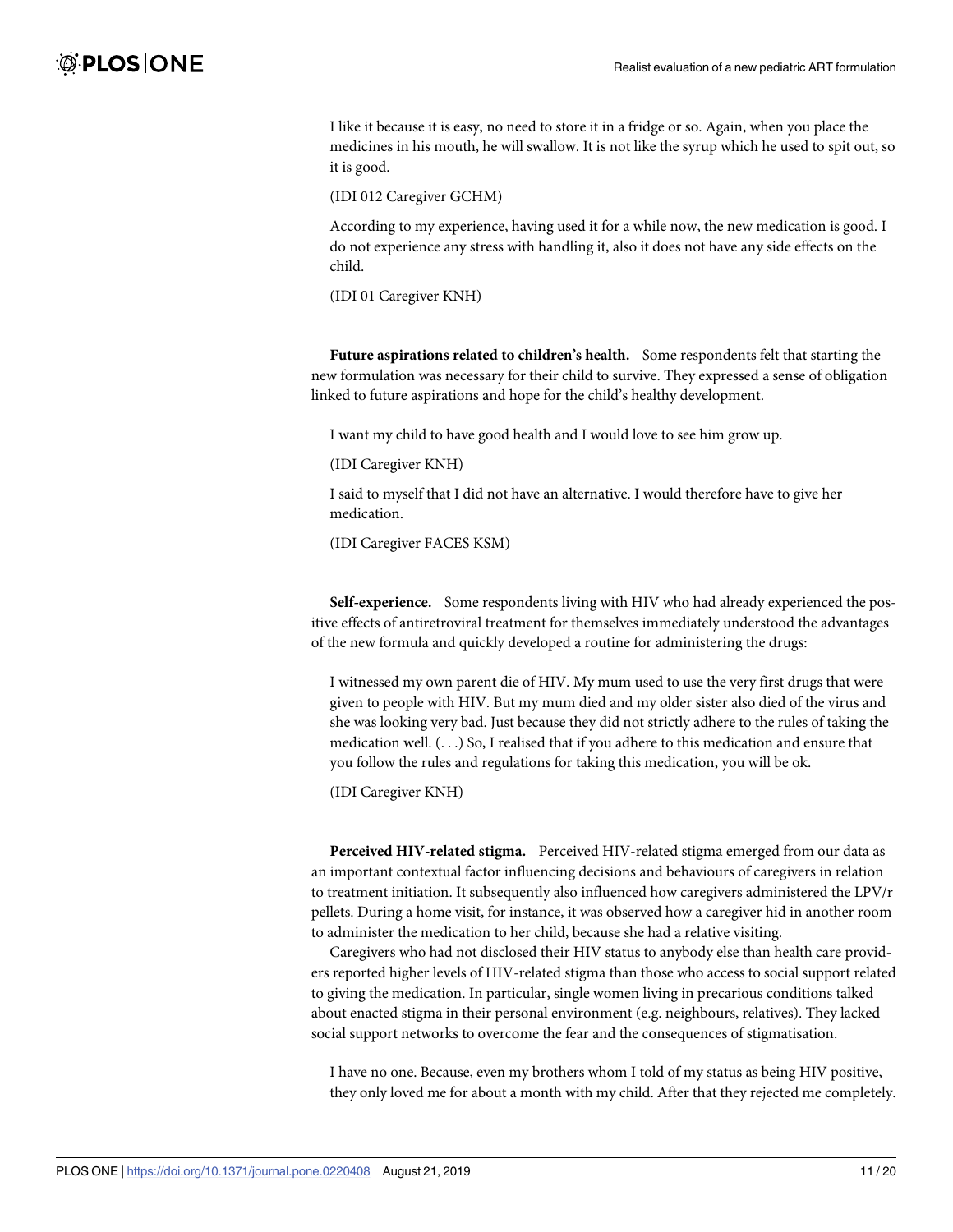Even at this very moment, if I was to call them and tell them that I have been locked out of the house for not paying my rent, they won't help me  $(\ldots)$  They rejected me completely and yet, I do not have parents whom I could leave my child with.

(IDI Caregiver KNH)

**Organisational culture.** Our initial programme theory would have predicted that management style and organisational culture of the clinic to play a role in influencing treatment initiation. However, we found that the strict adherence to the LIVING trial procedures overruled pre-existing practices and potential influences of the organisational culture.

#### **Specific mechanisms underlying adherence**

**Practical issues (ease of administration, storage).** Caregivers who perceived the process of administering the pellets as easy and observed no side effects reported that the whole process was less stressful for them.

They are not fighting while they are giving drugs, the child does not run away when she sees the mum is preparing medicine. At least, medicine administration is not an experience that you don't look forward to in the morning and in the evening.

(IDI Clinical officer KNH)

Because it became easier, she is not disturbing me anymore. She simply takes the medication without vomiting. So, it gave me the strength to work hard and give her the medication as I was instructed by the doctor.

(IDI Caregiver GCHM)

The fact that cold storage was not required reduced stress and HIV-related stigma in multiple ways: for instance, caregivers no longer needed to worry about paying a storekeeper to keep the drugs cool nor about having to disclose the status of their child to neighbours.

. . . what used to stress everyone was that you needed a fridge to store the syrup, but not everyone can afford to purchase a fridge. So, this is the best drug as you don't need a fridge.

(IDI Caregiver GCHM)

**Accessing informal support.** Being able to talk about HIV outside the medical settings was perceived as facilitating good adherence. Being supported by family members helped in administering the drugs at the right time, and contributed to reducing stress. It helped caregivers to cope in a positive way with adherence and HIV in general.

My sister . . . encouraged me, she called me to her place and I showed her the medication and in fact she was shocked, but she . . . told me I should not be afraid, they are with me and I should just be strong. They are there for me when I feel depressed and stressed.

(IDI Caregiver GCHM)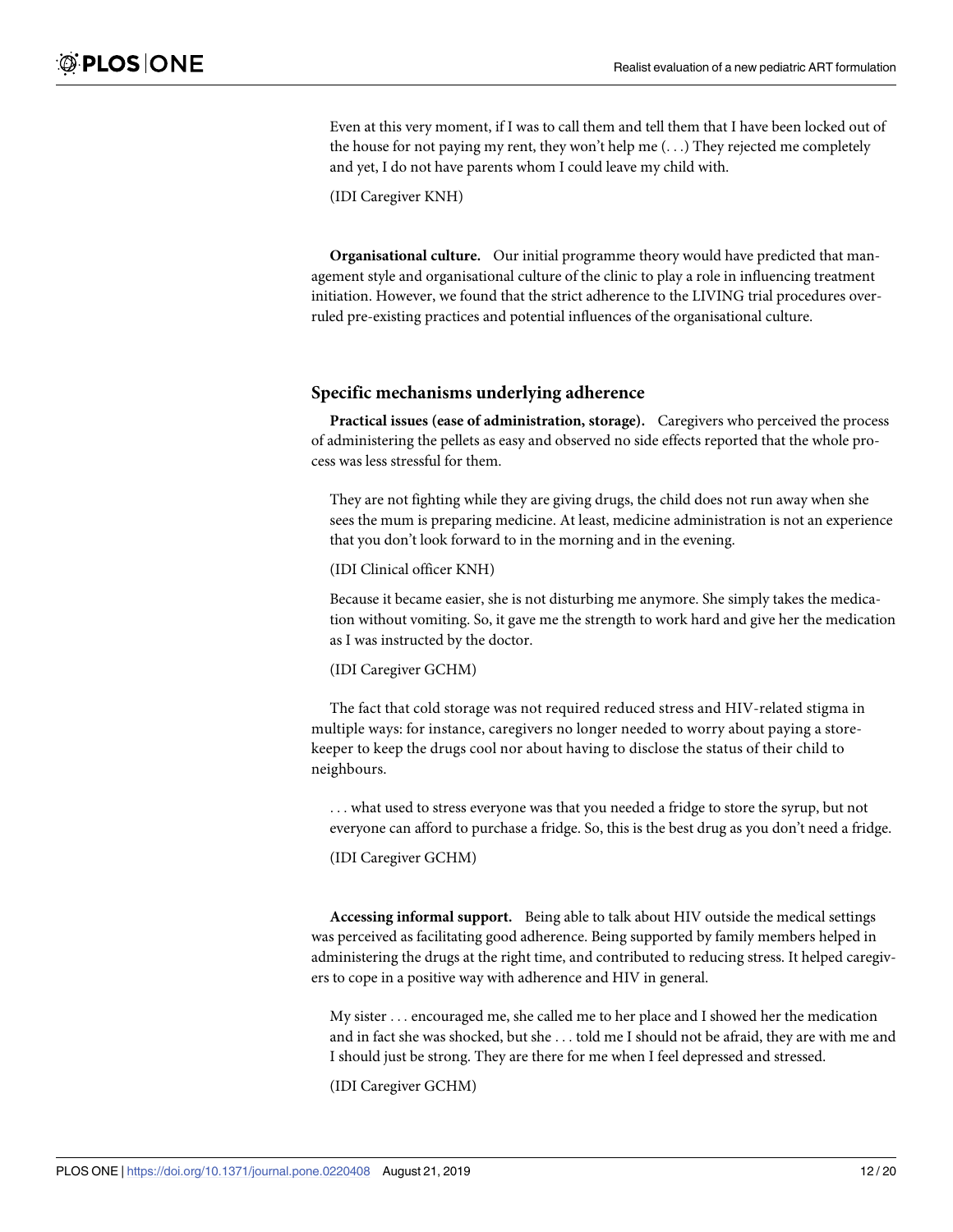<span id="page-12-0"></span>For some, informal peer support was a strong motivator for adherence. Discussing and sharing HIV-related problems with other caregivers in the same situation was perceived as providing good solutions.

I ask other parents about how their children respond when they are being given the medication, just to know if it is only my child who disturbs when being given the medication. We compare how our children behave . . . in a way, we advise each other.

(IDI caregiver, FACES)

**Establishing a personal routine.** Some respondents initially mentioned that they did not feel confident to be able to maintain adherence over time, but it took them a few weeks to develop their own routine. Important in this process was the specific support received by the providers, which helped caregivers to develop a sense of self-efficacy, slowly growing into establishing the required routine.

The confidence I had is that I was really close to the doctors and they gave me a lot of support. What encouraged me so much is how they came in and the research and tests they did.

(IDI Caregiver KNH)

Most caregivers developed active coping strategies to remind themselves to administer the treatment every day at the correct time. The most common individual practical tools included phone reminders, an alarm, a clock, or the time announced on the radio.

I set an alarm twenty minutes before the time to remind when it is almost time for my child to receive medication. I also set it early so that it gives me time to prepare the porridge or if I am going to use the yoghurt, I am able to go and buy it within this time.

(IDI Caregiver KNH)

Some of the study participants relied on integrating the administration of the pellets into the daily routine, thereby creating an association of actions, as for instance preparing food or leaving for work.

When I am cooking, I know it is a must that I give him his medication, then he will be able to eat this food that I am preparing for him.

(IDI Caregiver GCHM)

#### **The refined programme theory**

These findings allowed us to refine the initial programme theory as depicted in [Fig](#page-13-0) 3. The pathways of the initial programme theory were described in more detail and the influence of additional context-related determinants on initiation and adherence became apparent.

In presenting the key findings emerging from our data as ICAMO configurations, we mainly focus on factors that are modifiable and thus lead to relevant practical and clinical guidance in terms of how to support treatment initiation and adherence.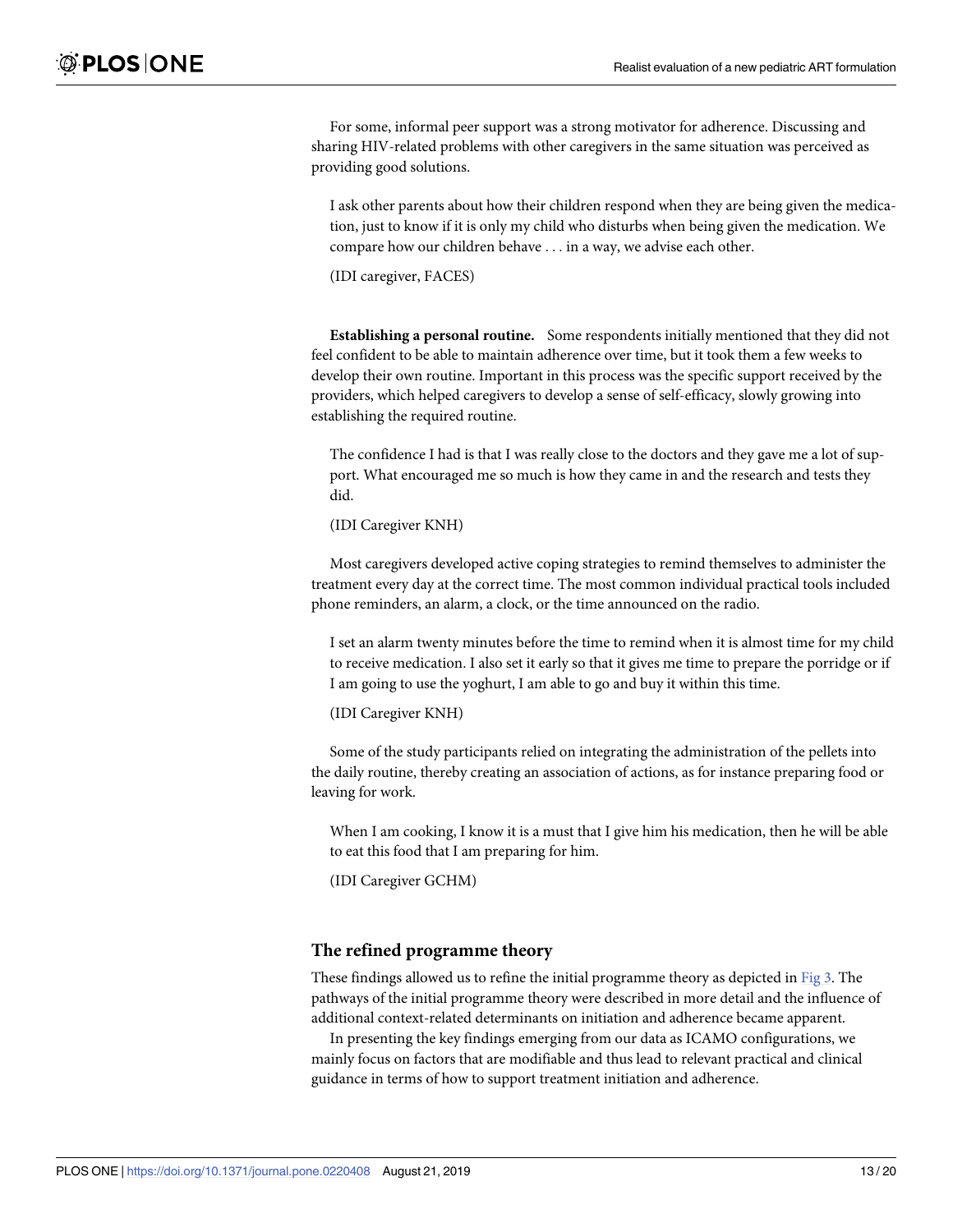<span id="page-13-0"></span>

<https://doi.org/10.1371/journal.pone.0220408.g003>

- In a context where the existing formulation has been very difficult to administer to young children (Context), caregivers (Actors) initiate the new treatment (Outcome) because of the good acceptability of the new formulation (Intervention), which is determined by its better taste, its packaging in smaller bottles, its ease of storage and its dosing method. These characteristics reduce stress during administration (Mechanism) and lead to caregivers' acceptance of the pellets.
- In addition, several specific context-related mechanisms come into play: poor caregivers accept the new formulation because of the affordability of the administration: water or tea is sufficient to help the children swallow the pellets.
- Since its storage requires no refrigerator, the new formulation reduces the indirect cost and this enhances acceptability and user experience (i.e. acceptance). It thus increases poor caregivers' autonomy.
- Since the formulation can be stored anywhere, it reduces the risk of unwanted HIV disclosure and stigmatisation, and thus lowers the secrecy and related stress.
- Caregivers who have experienced the benefits of ART, who are able to develop an active coping and problem-solving strategy to overcome initial problems with the new treatment, and who have future aspirations for their child(ren) and themselves, easily initiate and maintain the new treatment.
- Having experienced positive effects during the initiation phase of treatment (such as improved weight or health status of the child) increases caregivers' trust into the product and increases their motivation.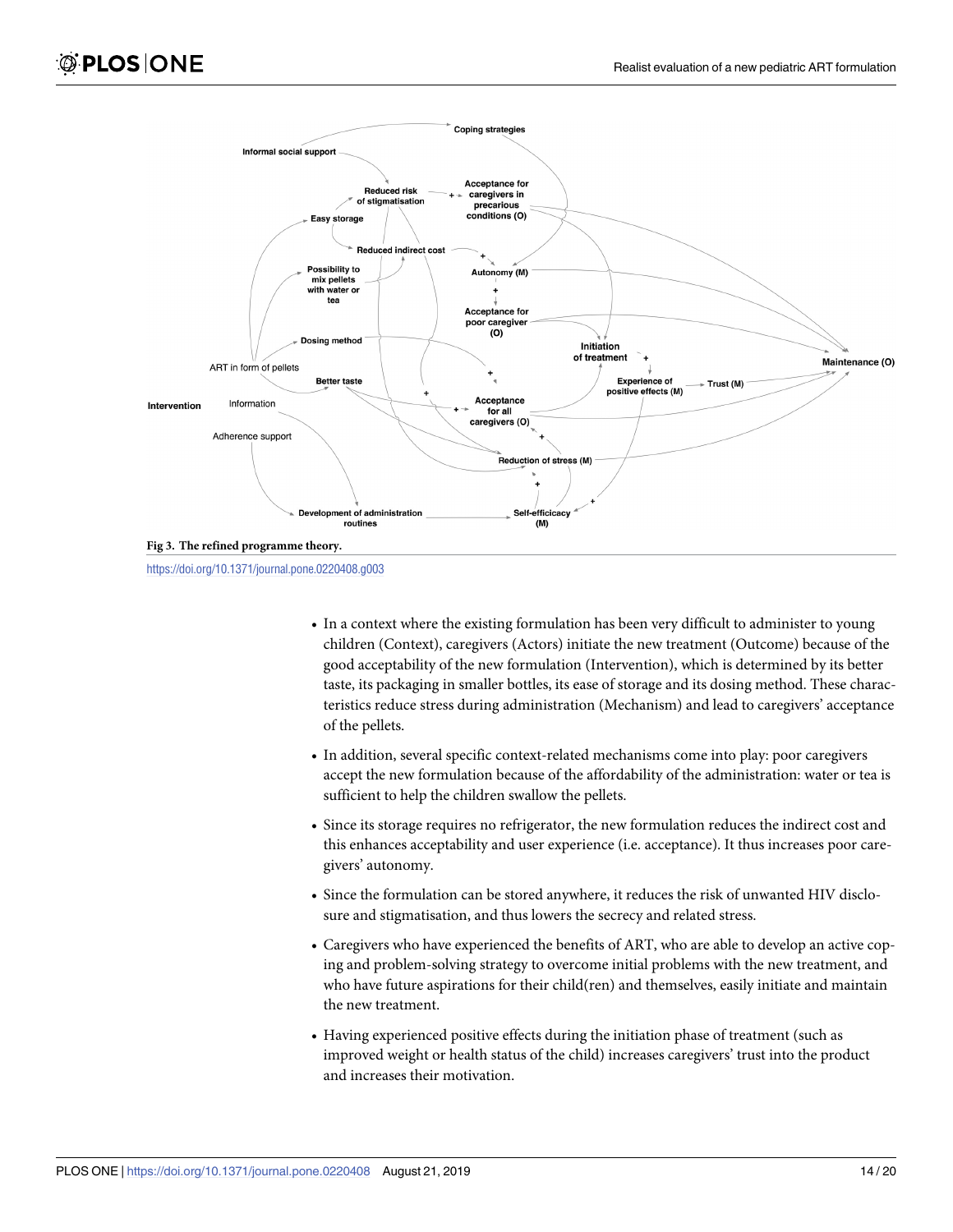- <span id="page-14-0"></span>• Developing practical and successful solutions for initial problems with administering the pellets increases caregivers' self-efficacy, which in turn enhances the development of a daily routine and the maintenance of the treatment.
- Tailored and comprehensive professional adherence support increases caregivers' self-efficacy, competence and autonomy by providing them with practical strategies that aim at developing a daily routine to administer the drugs, especially in the case of just-weaned babies.
- Informal social support in dealing with HIV-related problems at family-level or through peer support results in reduced levels of stress and in improved active coping with HIV related stigma, which in turn may promote adherence.

## **Discussion**

There is agreement in the literature that acceptability, while receiving an increasingly prominent role in implementation research, still is an ill-defined, poorly assessed and under-theorised concept [[29](#page-18-0)]. In 2003, WHO published a framework for adherence that includes factors related to the specific therapy, the patient, the health condition, the health system, the health care team and finally the socio-economic context [[30](#page-18-0)]. Useful as it is, this frame provides little explanation of the linkages and causal relationships between the factors in each and between each category and adherence–the framework is a-theoretical. The links between acceptability, treatment initiation, and short- and longer-term adherence need further exploration. In this study, we set out to explore caregivers' acceptance of the new formulation and to understand how it affects adherence to treatment. The LIVING study's interim results showed that 83% of the children were virologically suppressed at 48 weeks under the 2–1 treatment compared to 55% [[31–32\]](#page-18-0). Against this background, we adopted the realist evaluation approach to develop a good understanding of acceptance and adherence, exploring how the pellets were administered, and why and in which conditions caregivers initiated and maintained the new treatment to their children.

Adherence is a strong predictor to viral suppression and paediatric adherence in low resource settings has been described as particularly challenging [[6](#page-17-0)]. Paediatric HIV treatment has to be administered physically by caregivers to their children, since they are too young to decide for themselves or to take the medication. Consequently, the caregiver-infant dyad was of central interest to our research, and caregiver-related factors, such as their knowledge, motivation and skills to administer the regimen are of crucial importance. Likewise, community-, health-systems- and structural factors affecting adherence must be viewed in relation to the caregiver. For this reason, we identified the Information-Motivation-Behavioral skills model [\[18,33\]](#page-18-0) as an appropriate starting point for building our initial programme theory. Individual level theories such as the IMB intrinsically focus on micro-level factors. However, no single factor or set of micro-level factors will adequately account for explaining adherence behaviour. Resources, cultural and social factors like HIV-related stigma, social control, community health beliefs, etc. may also affect adherence behaviour directly or indirectly, as evidenced by our findings.

Our results are overall aligned with the assumptions set out by the IMB model. Effective information and treatment support by providers generally increased self-efficacy and competences of the caregivers, in line with the IMB model applied to adherence [\[34\]](#page-18-0). This contributed to initiating and maintaining the new treatment. Interestingly, we found that caregivers' own adherence to HIV medication was a strong motivator for consistently administering the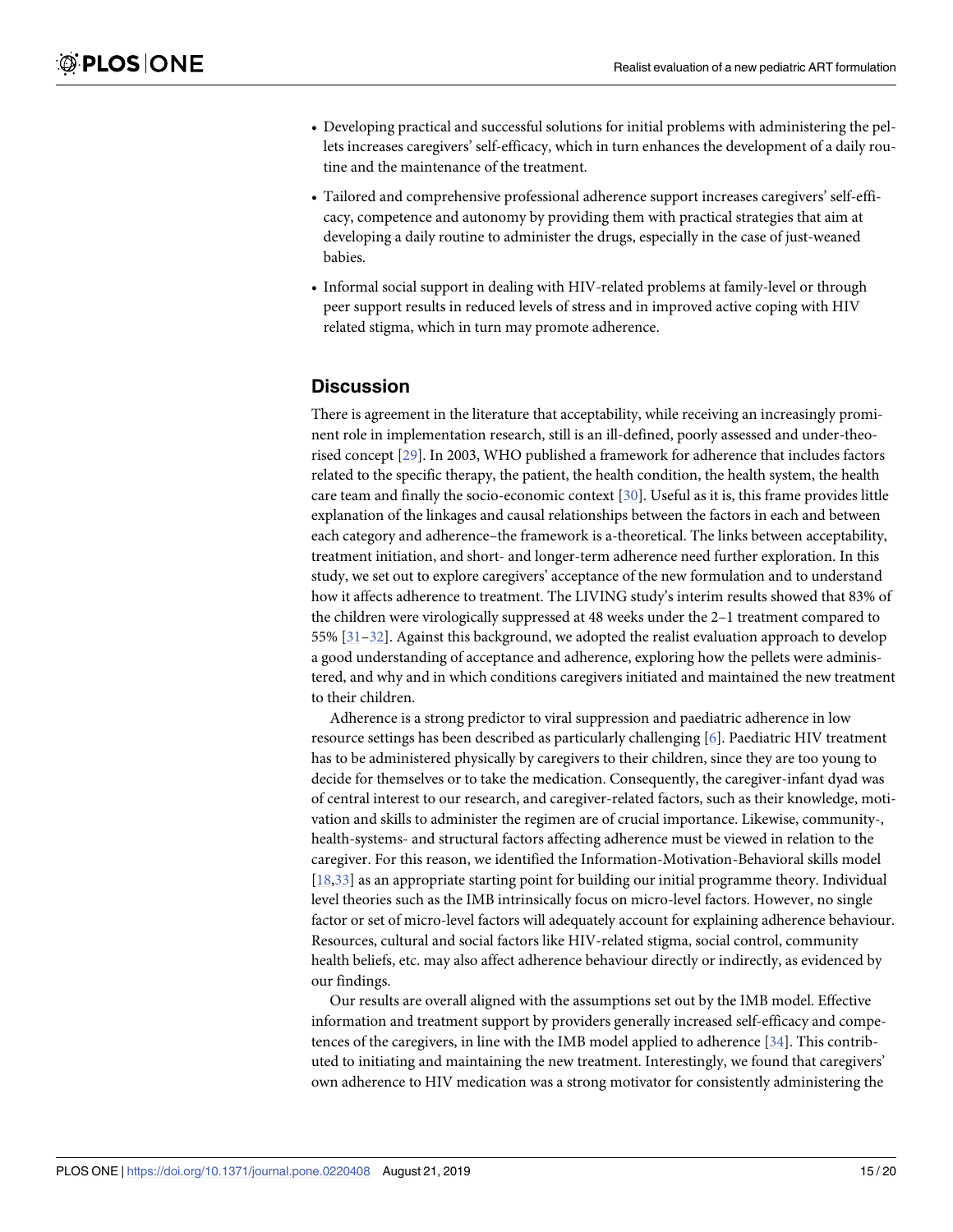<span id="page-15-0"></span>pellets. Comparing caregivers' own adherence with those of their children has not been done frequently, but Byakika-Tusiime et al. found optimal adherence levels in both groups [\[35\]](#page-18-0).

On the level of treatment-related factors, the taste masking made administering the treatment to children much easier, reducing the concomitant stress. For poor caregivers, the possibility to administer the drugs with water or tea instead of with the more expensive yoghourt or porridge was important. Other studies have shown the associations between food insecurity and poor HIV treatment outcomes including adherence [\[36\]](#page-18-0). Women's agency for feeding choices is related to both economic issues and local practices, which should be considered in comprehensive counselling [\[37\]](#page-18-0). Such contextual factors are important and revealing the mechanisms of how they may impede behaviour change even if motivated caregivers are given the right information can contribute to improved adherence. Our case studies show that treatment-related factors of good packaging and easy storage helped caregivers who chose not to disclose the status of their child. As such, the new formulation helped them to avoid stigmatisation and exclusion, reported by our respondents and still very much an issue in Kenya as evidenced by other research [\[38–39](#page-18-0)].

The importance of receiving effective provider or social support (beyond being informed) also emerged from our findings. Indeed, adherence to treatment was generally good once caregivers had developed a routine to administer the drug. This corroborates the crucial role of habit forming for effective long-term adherence [\[40\]](#page-19-0). Routine strategies were developed more easily when providers and family members were supportive, which also contributed to developing an active coping strategy. The significant role of family support has been highlighted by previous research on paediatric adherence [\[41\]](#page-19-0). On the contrary, barriers were confirmed that may impede adherence relating to situational factors, such as anticipated fear to unintentionally disclose HIV because the medication [\[42–43](#page-19-0)].

We acknowledge several limitations. First, we only relied on self-reported adherence, which may be subject to bias. A second limitation was the lower than planned number of home observations. Despite giving consent for home visits and observations, some participants opted out or withdrew consent (four in KNH, two in GCHM and two in Kisumu). We suspect that anticipating stigma in the personal environment may have accounted for the withdrawals. Third, the LIVING study was conducted in a highly standardised context of a clinical trial. Potentially existing differences between the settings could therefore not be observed, and provider-related factors were similar across all settings. Clinical and counselling services were delivered in near ideal circumstances in all three sites. Consequently, we could not investigate the effect of management style nor of organisational culture on staff behaviours. The additional measures that were part of the intervention (i.e. transport fare, counselling and support) may also have contributed to adherence. Such a conducive environment may not be easy to replicate during a scaling-up phase under real life conditions, unless specific attention is being paid to staff competences, motivation and working conditions.

The relatively large number of researchers from different institutions involved in this evaluation helped to deal with the potential issue of researcher bias, which could arise from the involvement of DNDi staff in the evaluation. We can report that at no point any pressure was exerted from within DNDi on the researchers from IAGAS or ITM.

The study provides a starting point for testing our findings in other settings: from a realist perspective, subsequent studies could assess whether this or similar formulations would work in the same way in different settings. When scaling up such new formulations, it will be important to carry out similar studies in different clinical settings, with specific attention to whether less resourced settings allow for the same degree of provider support.

Based on our results, we draw some general recommendations, acknowledging the specific trial study contexts in which the intervention was carried out. While the pellets present major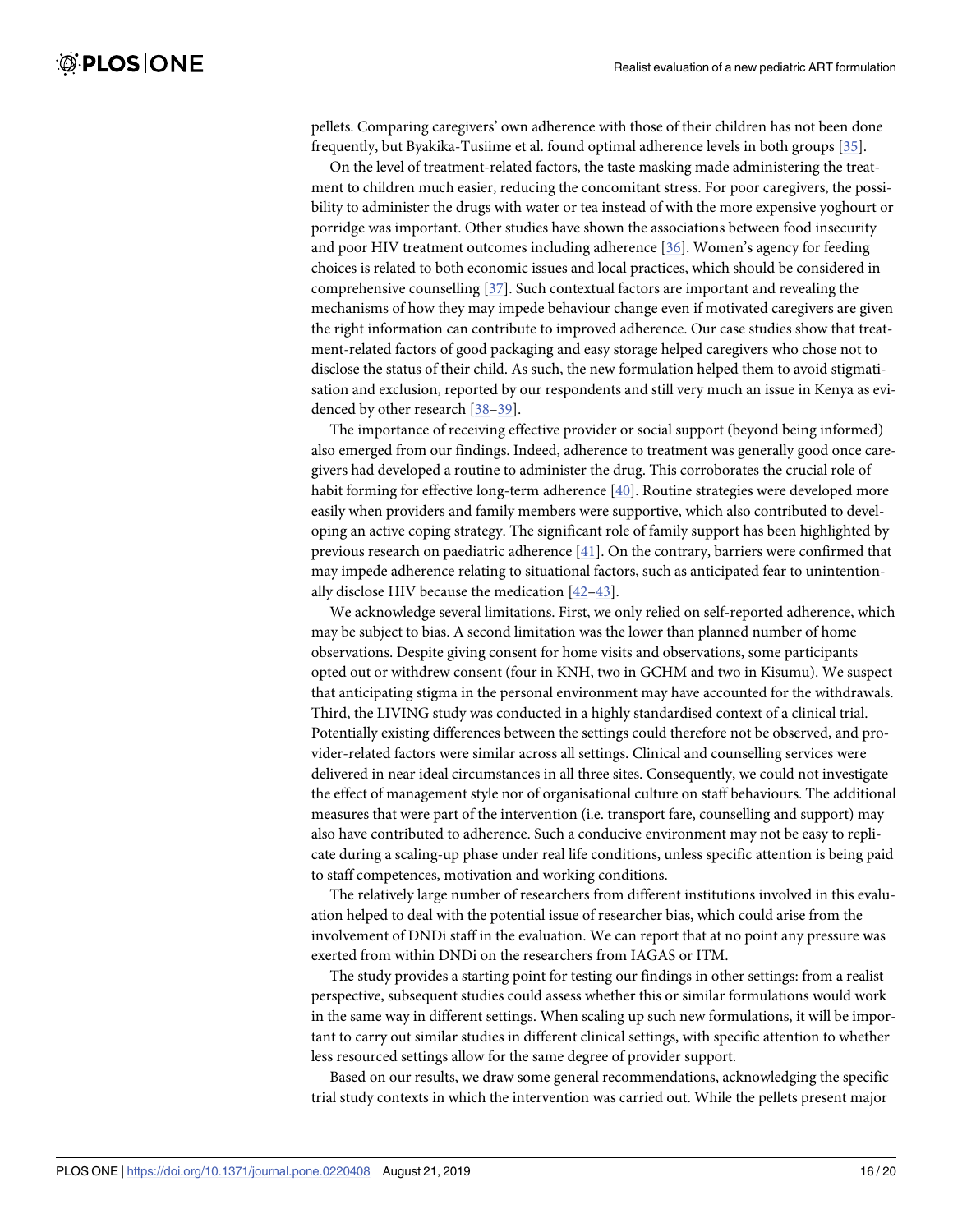<span id="page-16-0"></span>advantages over the previous syrup-based formulation, their better acceptability is in itself probably not sufficient to enhance optimal adherence. Good information about the pellet formulation and how it can be administered needs to be supplemented by caregiver-tailored support that aims at overcome their specific problems, especially in the case of caregivers with infants.

Introducing the pellets should focus on the benefits as perceived by the caregivers, on supporting them with problem-solving skills to establish their own routine, and identifying the contextual risks grounded in social factors and community norms potentially leading to treatment interruptions or non-adherence as identified in this study (e.g. food insecurity, HIVrelated stigma and HIV disclosure). This requires providers with strong interpersonal skills and the competences to provide patient-centred care in a supportive, non-judgemental clinic environment.

Tailored comprehensive support for caregivers should focus on their perceived benefits, on supporting them with problem-solving skills to establish their own routine, strengthening individual motivation, self-efficacy, and encourage access to social support.

## **Conclusions**

This qualitative study using a realist evaluation approach showed that pellets may mark a major step towards better treatment for HIV positive children. Ease of administration and practical advantages are an added value during the initiation phase of treatment. Further research in non-trial settings may shed light on factors related to providers, services and the health system that contribute to better adherence of such formulations.

## **Supporting information**

**S1 [Checklist.](http://www.plosone.org/article/fetchSingleRepresentation.action?uri=info:doi/10.1371/journal.pone.0220408.s001) COREQ checklist.** (PDF)

## **Acknowledgments**

The RE-LIVING study was commissioned and sponsored by the Drugs for Neglected Diseases initiative (DNDi) and implemented by the Institute of Tropical Medicine, Antwerp (ITM) and the Institute of Anthropology, Gender and African Studies in Nairobi (IAGAS), University of Nairobi, in collaboration with DNDi. The authors and DNDi thank Unitaid for funding this study. The authors also thank the research assistants Edwin Ameso, Daniel Lango, Diana Adede and Edna Bosire. The authors wish to explicitly thank the study participants for the time they gave to this study. Lastly, they would like to thank DNDi for its commitment to this realist evaluation study.

## **Author Contributions**

**Conceptualization:** Ariadna Nebot Giralt, Christiana Nöstlinger, Marc Lallemant, Washington Onyango-Ouma, Isaac Nyamongo, Bruno Marchal.

**Data curation:** Olawale Salami, Isaac Nyamongo.

**Formal analysis:** Ariadna Nebot Giralt, Christiana Nöstlinger, Janice Lee, Washington Onyango-Ouma, Bruno Marchal.

**Funding acquisition:** Christiana Nöstlinger, Bruno Marchal.

**Investigation:** Washington Onyango-Ouma.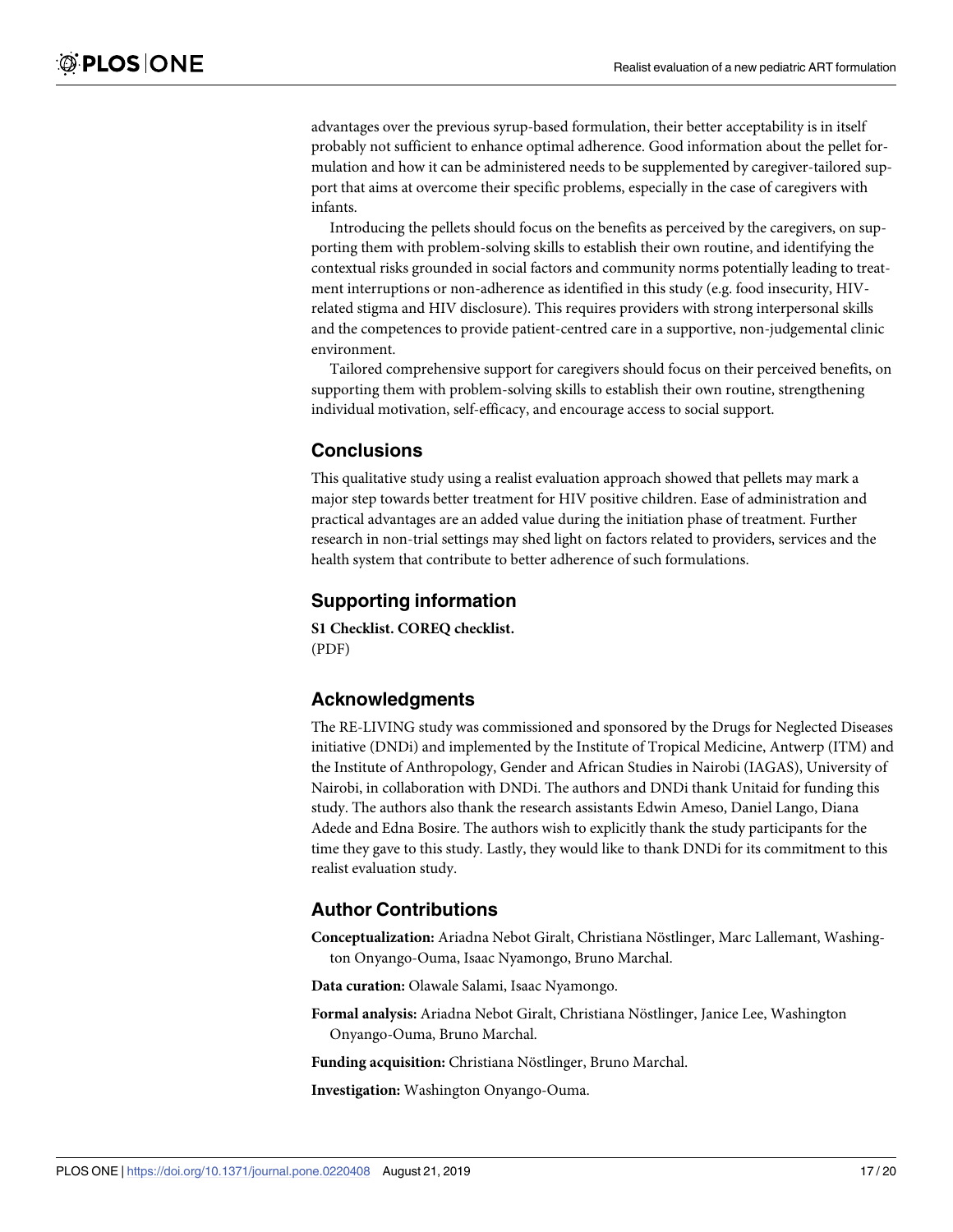<span id="page-17-0"></span>**Methodology:** Ariadna Nebot Giralt, Marc Lallemant, Washington Onyango-Ouma, Bruno Marchal.

**Project administration:** Janice Lee, Olawale Salami.

- Supervision: Ariadna Nebot Giralt, Christiana Nöstlinger, Olawale Salami, Isaac Nyamongo, Bruno Marchal.
- **Writing original draft:** Ariadna Nebot Giralt, Christiana Nöstlinger, Bruno Marchal.
- **Writing review & editing:** Ariadna Nebot Giralt, Christiana Nöstlinger, Janice Lee, Olawale Salami, Marc Lallemant, Washington Onyango-Ouma, Isaac Nyamongo, Bruno Marchal.

#### **References**

- **[1](#page-1-0).** UNAIDS. UNAIDS Fact Sheet—World AIDS Day 2018. Geneva: UNAIDS; 2018.
- **[2](#page-1-0).** WHO. Antiretroviral therapy for HIV infection in infants and children: towards universal access. Recommendations for a public health approach: 2010 revision. Geneva: World Health Organization; 2010.
- **[3](#page-1-0).** WHO. The use of antiretroviral drugs for treating and preventing HIV infection. WHO consolidated guidelines. 2013.
- **[4](#page-1-0).** WHO, Elizabeth Glaser Pediatric AIDS Foundation. AIDS Free Framework to accelerate paediatric and adolescent HIV treatment. Geneva: WHO; 2018.
- **[5](#page-1-0).** Biadgilign S, Deribew A, Amberbir A, Deribe K. Adherence to highly active antiretroviral therapy and its correlates among HIV infected pediatric patients in Ethiopia. BMC Pediatr 8(53).
- **[6](#page-1-0).** Simoni J, Montgomery A, Martin E, New M, Demas P, Rana S. Adherence to antiretroviral therapy for pediatric HIV infection: a qualitative systematic review with recommendations for research and clinical management. Pediatrics. 2007; 119:e1371–83. <https://doi.org/10.1542/peds.2006-1232> PMID: [17533177](http://www.ncbi.nlm.nih.gov/pubmed/17533177)
- **[7](#page-1-0).** WHO. Consolidated guidelines on the use of antiretroviral drugs fo treating and preventing HIV infection. Geneva: World Health Organisation; 2013.
- **[8](#page-1-0).** Phelps B, Rakhmanina N. Antiretroviral drugs in pediatric HIV-infected patients: pharmacokinetic and practical challenges. Pediatric Drugs. 2011; 13(3):175–92. [https://doi.org/10.2165/11587300-](https://doi.org/10.2165/11587300-000000000-00000) [000000000-00000](https://doi.org/10.2165/11587300-000000000-00000) PMID: [21500872](http://www.ncbi.nlm.nih.gov/pubmed/21500872)
- **[9](#page-1-0).** Musiime V, Fillekes Q, Kekitiinwa A, Kendall LK, R; Namuddu R; Young N; Opilo W; Lallemant M; Walker AS; Burger DThe pharmacokinetics and acceptability of lopinavir/ritonavir minitab sprinkles, tablets, and syrups in African HIV-infected children. Journal of Acquired Immune Deficiency Syndromes. 2014; 66(2):148–54. <https://doi.org/10.1097/QAI.0000000000000135> PMID: [24828266](http://www.ncbi.nlm.nih.gov/pubmed/24828266)
- **[10](#page-1-0).** DNDi. Implementation study protocol LIVING. Geneva: Drugs for Neglected Diseases initiative; 2015. Contract No.: Protocol number DNDIPedHIV002.
- **[11](#page-1-0).** Nebot Giralt A, Nöstlinger C, Lee J, Salami O, Lallemant M, Onyango-Ouma W, et al. Understanding the acceptability and adherence to paediatric antiretroviral treatment in the new formulation of pellets (LPV/r)–the protocol of a realist evaluation. BMJ Open. 2017; 7(e014528).
- **[12](#page-2-0).** Pawson R, Tilley N. Realistic Evaluation. London: Sage; 1997.
- **[13](#page-2-0).** Marchal B, Van Belle S, van Olmen J, Hoerée T, Kegels G. Is realist evaluation keeping its promise? A literature review of methodological practice in health systems research. Evaluation. 2012; 18(2):192– 212.
- **[14](#page-3-0).** Dachew B, Tesfahunegn T, Birhanu A. Adherence to highly active antiretroviral therapy and associated factors among children at the University of Gondar Hospital and Gondar Poly Clinic, Northwest Ethiopia: a cross-sectional institutional based study. BMC Public Health. 2014; 14(875).
- **15.** Emmett S, Cunningham C, Mmbaga B, Kinabo G, Schimana W, Swai M, et al. Predicting virologic failure among HIV-1-infected children receiving antiretroviral therapy in Tanzania: a cross-sectional study. J Acquir Immune Defic Syndr 2010. p. 368–75.
- **[16](#page-3-0).** Haberer J, Mellins C. Paediatric adherence to HIV antiretroviral therapy. Current HIV/AIDS Reports. 2009; 6(4):194–200. <https://doi.org/10.1007/s11904-009-0026-8> PMID: [19849962](http://www.ncbi.nlm.nih.gov/pubmed/19849962)
- **[17](#page-3-0).** Hudelson C, Cluver L. Factors associated with adherence to antiretroviral therapy among adolescents living with HIV/AIDS in low- and middle-income countries: a systematic review. AIDS Care. 2015; 27:805–16. <https://doi.org/10.1080/09540121.2015.1011073> PMID: [25702789](http://www.ncbi.nlm.nih.gov/pubmed/25702789)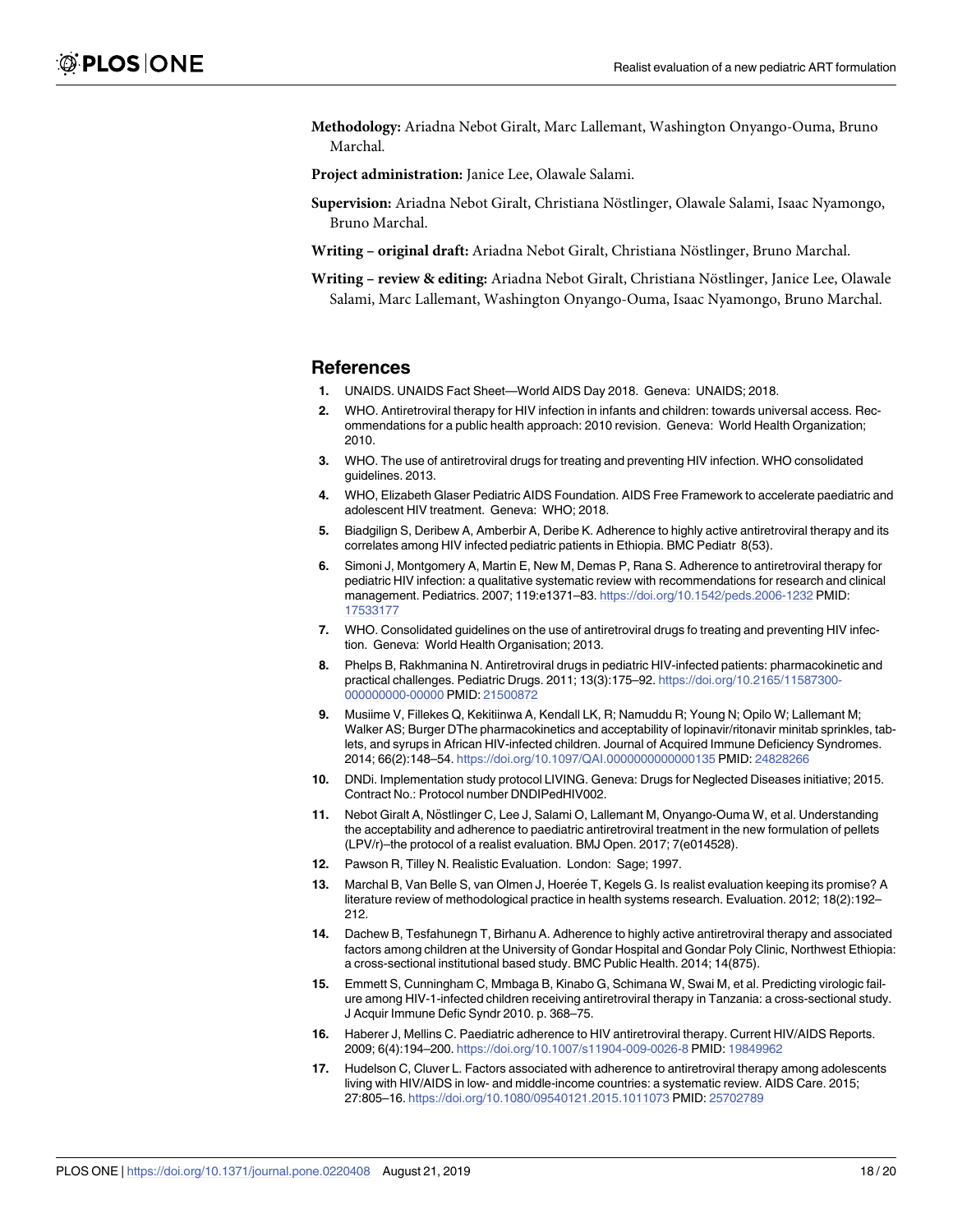- <span id="page-18-0"></span>**[18](#page-3-0).** Fisher J, Fisher W, Amico K, Harman J. An information-motivation-behavioral skills model of adherence to antiretroviral therapy. Health Psychology. 2006; 25(4):462–73. [https://doi.org/10.1037/0278-6133.](https://doi.org/10.1037/0278-6133.25.4.462) [25.4.462](https://doi.org/10.1037/0278-6133.25.4.462) PMID: [16846321](http://www.ncbi.nlm.nih.gov/pubmed/16846321)
- **[19](#page-4-0).** Ammon N, Mason S, Corkery J. Factors impacting antiretroviral therapy adherence among human immunodeficiency virus-positive adolescents in Sub-Saharan Africa: a systematic review. Public Health. 2018; 157:20–31. <https://doi.org/10.1016/j.puhe.2017.12.010> PMID: [29501984](http://www.ncbi.nlm.nih.gov/pubmed/29501984)
- **[20](#page-4-0).** Posse M, Meheus F, Van Asten H, Van Der Ven A, Baltussen R. Barriers to access to antiretroviral treatment in developing countries: a review. Tropical Medicine & International Health. 2008; 13(7):904– 13.
- **[21](#page-4-0).** Braun M, Kabue M, McCollum E, Ahmed S, Kim M, Aertker L, et al. Inadequate coordination of maternal and infant HIV services detrimentally affects early infant diagnosis outcomes in Lilongwe, Malawi. Journal of Acquired Immune Deficiency Syndromes 2011; 56(5):e122. [https://doi.org/10.1097/QAI.](https://doi.org/10.1097/QAI.0b013e31820a7f2f) [0b013e31820a7f2f](https://doi.org/10.1097/QAI.0b013e31820a7f2f) PMID: [21224736](http://www.ncbi.nlm.nih.gov/pubmed/21224736)
- **[22](#page-4-0).** Katz I, Ryu A, Onuegbu A, Psaros C, Weiser S, Bangsberg D, et al. Impact of HIV-related stigma on treatment adherence: systematic review and meta-synthesis J Int AIDS Society. 2013; 16(18640).
- **[23](#page-4-0).** Yin R. Case study research. Design and methods. Third ed. London: Sage Publications; 2003. 179 p.
- **[24](#page-4-0).** Patton MQ. Qualitative Research & Evaluation Methods. 3th ed. Thousand Oakes: Sage Publications; 2002.
- **[25](#page-4-0).** May T. Social Research. Issues, Methods and Process. 4th edition ed. Glasgow: Open University Press; 2011.
- **[26](#page-6-0).** DeWalt K, DeWalt B. Participant observation: A guide for fieldworkers. Lanham: Altamira Press; 2010.
- **[27](#page-6-0).** Marchal B, Kegels G, Van Belle S. Realist evaluation in health policy and systems research: theory incarnate In: Emmel N, Greenhalgh J, Manzano A, Monaghan M, Dalkin S, editors. Doing Realist Research SAGE London: Sage Publications; 2018. p. 79–90.
- **[28](#page-6-0).** Wong G, Westhorp G, Manzano A, Greenhalgh J, Jagosh J, Greenhalgh T. RAMESES II reporting standards for realist evaluations. BMC medicine. 2016; 14(96).
- **[29](#page-14-0).** Sekhon M, Cartwright M, Francis J. Acceptability of health care interventions: A theoretical framework and proposed research agenda. British Journal of Health Psychology. 2018; 23(3):519–31. [https://doi.](https://doi.org/10.1111/bjhp.12295) [org/10.1111/bjhp.12295](https://doi.org/10.1111/bjhp.12295) PMID: [29453791](http://www.ncbi.nlm.nih.gov/pubmed/29453791)
- **[30](#page-14-0).** WHO. Adherence to long-term therapies. Evidence for action. Geneva: Word Health Organisation; 2003.
- **[31](#page-14-0).** Andrieux-Meyer I, Salami O, Omollo R, Wamalwa D, Maleche Obimbo E, Kekitiinwa A, et al. Effectiveness and safety of lpv/r pellets-based ART in children: 48-week analysis. Conference on Retroviruses and Opportunistic Infections, March 4–7, 2018; Boston, Massachusetts2018.
- **[32](#page-14-0).** Salami O, Kekitiinwa A, Wamalwa D, Obimbo E, Musiime V, Nyandiko W, et al. Prospective Study of Lopinavir-based ART for HIV-infected Children Globally (LIVING study): Interim 48-week effectiveness and safety results. International Conference on Aids and STIs in Africa, 9 December 2017; Abidjan, Côte d'Ivoire2017.
- **[33](#page-14-0).** Fisher J, Fisher W. Changing AIDS-risk behavior. Psychology Bulletin. 1992; 111(3):455–74.
- **[34](#page-14-0).** Amico K, Toro-Alfonso J, Fisher J. An empirical test of the information, motivation and behavioral skills model of antiretroviral therapy adherence. AIDS Care. 2005; 17(6):661–73. [https://doi.org/10.1080/](https://doi.org/10.1080/09540120500038058) [09540120500038058](https://doi.org/10.1080/09540120500038058) PMID: [16036253](http://www.ncbi.nlm.nih.gov/pubmed/16036253)
- **[35](#page-15-0).** Byakika-Tusiime J, Crane J, Oyugi J, Ragland K, Kawuma A, Musoke P, et al. Longitudinal antiretroviral adherence in HIV+ Ugandan parents and their children initiating HAART in the MTCT-Plus family treatment model: role of depression in declining adherence over time. AIDS Behaviour. 2009; 13(1):82–91.
- **[36](#page-15-0).** Weiser S, Palar K, Frongillo E, Tsai A, Kumbakumba E, Depee S, et al. Longitudinal assessment of associations between food insecurity, antiretroviral adherence and HIV treatment outcomes in rural Uganda. Aids. 2014; 28(1):115–20. <https://doi.org/10.1097/01.aids.0000433238.93986.35> PMID: [23939234](http://www.ncbi.nlm.nih.gov/pubmed/23939234)
- **[37](#page-15-0).** Desclaux A, Alfieri C. Counseling and choosing between infant-feeding options: overall limits and local interpretations by health care providers and women living with HIV in resource-poor countries (Burkina Faso, Cambodia, Cameroon). Social Science & Medicine. 2009; 69(6):821–9.
- **[38](#page-15-0).** McHenry M, Nyandiko W, Scanlon M, Fischer L, McAteer C, Aluoch J, et al. HIV stigma: perspectives from Kenyan child caregivers and adolescents living with HIV. Journal of the International Association of Providers of AIDS Care. 2017; 16(3):215–25. <https://doi.org/10.1177/2325957416668995> PMID: [27655835](http://www.ncbi.nlm.nih.gov/pubmed/27655835)
- **[39](#page-15-0).** Vreeman R, Scanlon M, Inui T, McAteer C, Fischer L, McHenry M, et al. 'Why did you not tell me?': perspectives of caregivers and children on the social environment surrounding child HIV disclosure in Kenya. AIDS. 2015; 29(Suppl 1):S47–55.